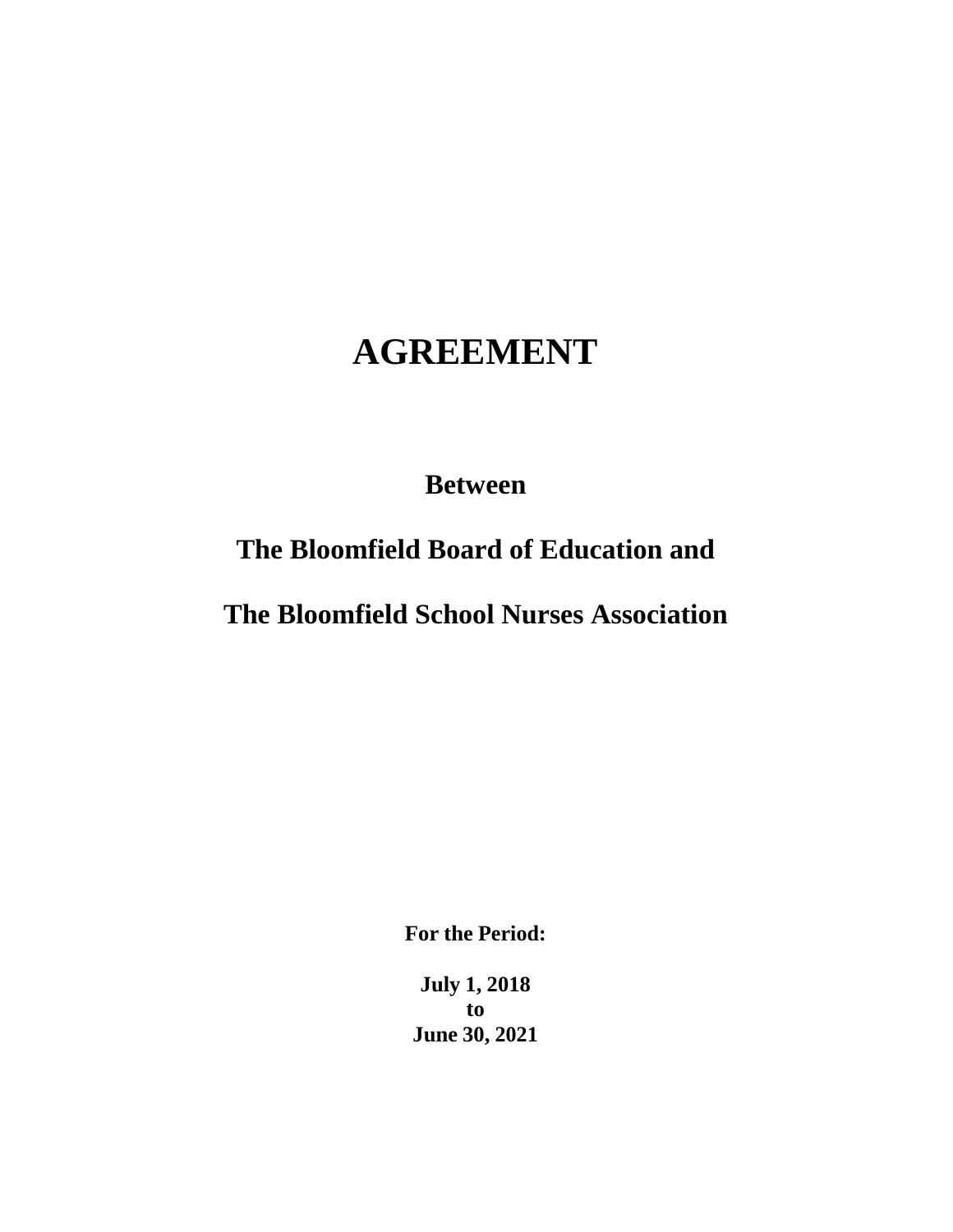# **TABLE OF CONTENTS**

# Page

# $\mathbf{i}$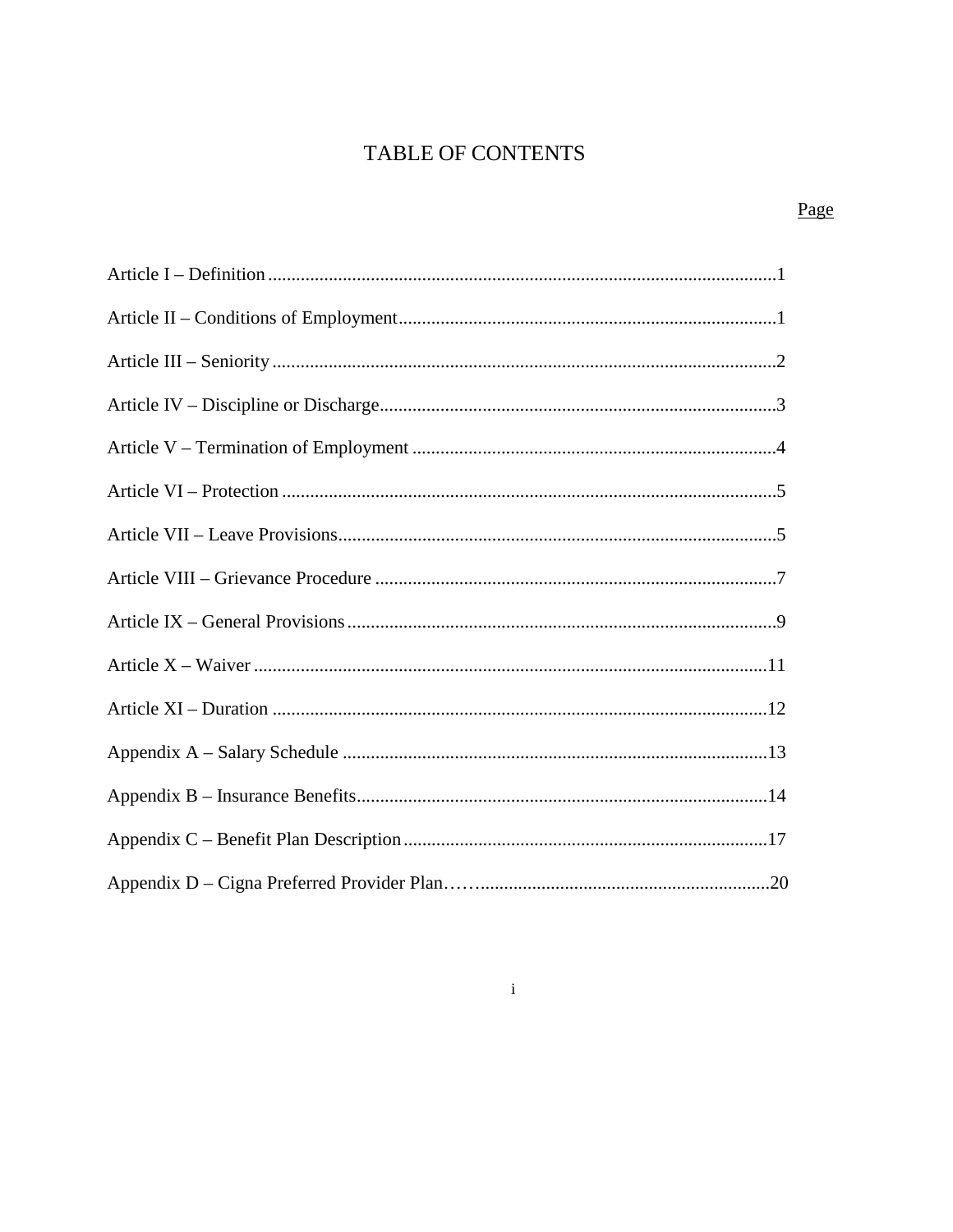Pursuant to the provisions of the Municipal Employees Relations Act Chapter 113 General Statutes of the State of Connecticut, this Agreement is made this \_\_\_ day of, \_\_\_\_\_\_\_\_\_\_2018, by the Bloomfield Board of Education, hereinafter called the "Board" and the Bloomfield School Nurses Association, hereinafter called the "Association".

#### ARTICLE I - DEFINITION

School Nurse - A registered professional nurse and/or nurse practitioner qualified pursuant to Section 10-212 of the Connecticut General Statutes and its regulations (Public Act 80-440).

#### ARTICLE II - CONDITIONS OF EMPLOYMENT

- 1. The normal work day for school nurses shall not exceed seven (7) hours exclusive of a thirty (30) minute duty free lunch. The work year of all nurses shall not exceed 186 work days during the school year, including 180 days that school is in session for students and six (6) professional days as defined in the school calendar. Per the discretion of the Director of Student Support services nurses may work up to 3 additional days prior to the start of the school year to ensure medical compliance. The school nurse shall be paid for these additional days on the basis of their hourly rate per contract. If possible, the building principal and/or Director of Student Support Services will be notified one week ahead of serving these days. Generally these days are to be scheduled immediately before the start of the school year. If nurses work an additional day(s), they will be paid a per diem based on their annual salary for the life of this contract.
- 2. The Board agrees to deduct Association dues from the wages of nurses in an amount as determined by the Association of all nurses who duly authorize such deduction in writing. The Board assumes no responsibility beyond remitting the correct amount of deduction made to the Association. The Association shall provide the Chief Operating Officer with the duly authorized deduction forms prior to August 15 each year. Deductions shall be made in twenty (20) equal installments.
- 3. Appointments to positions will be made according to personnel policies. A member of the BSNA shall have the opportunity to participate in interviews of all nurse candidates.
- 4. A copy of the contract shall be provided to each nurse within thirty (30) days of approval. New employees shall receive a copy within five (5) days of employment.
- 5. Assignment and transfer of nurses is the responsibility of the Superintendent or designee. If a vacancy occurs, it shall be posted at least one (1) week prior to the position being filled. The Chief Operating Officer or designee shall provide a copy of the job posting to each nurse for such position. Current nurses shall be considered for a change of assignment when a vacancy occurs. Such requests for consideration of change of assignment into a vacant position will be made to the Director of Student Support Services or his or her designee.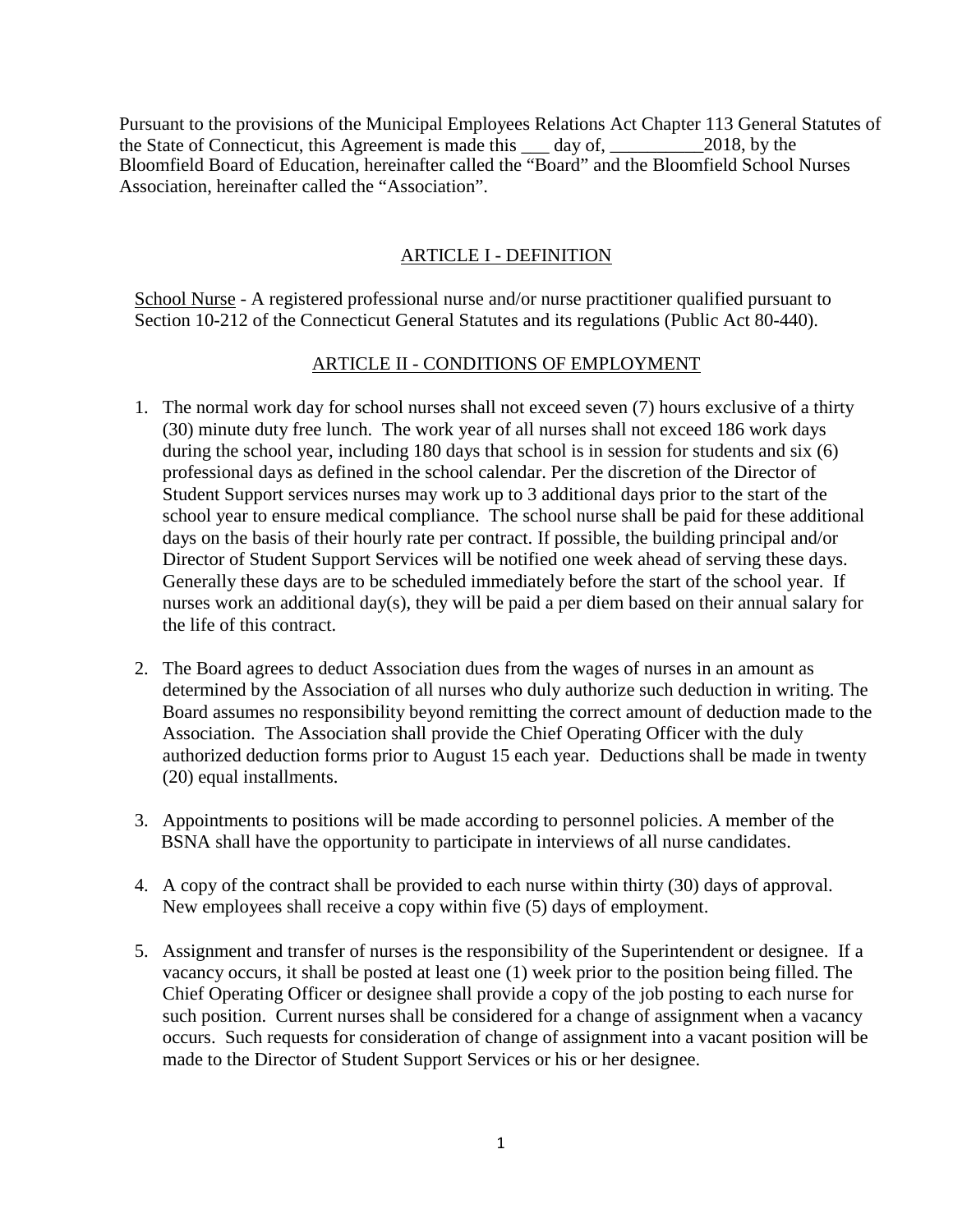- 6. In the absence of an available opening, a nurse requesting a change in assignment shall make such request for the coming school year by June 1. Such request will be made to the Director of Student Support Services or designee.
- 7. Time for participation in educational institutes, workshops, or meetings and in-service programs which will improve the individual's on-the-job performance may be granted by the Superintendent or designee subject to the necessity for maintaining the efficient operation of the department. The Superintendent or designee agrees to make a reasonable effort to provide a substitute nurse for this type of absenteeism
- 8. Nurses shall have access to school facilities including lounge, restrooms, and parking space.
- 9. The Superintendent or designee will make every effort to have a substitute nurse available for a prior-known daily nurse's absence. A current file of registered substitute nurses will be maintained from which to draw such substitute.
- 10. The Board will provide a work calendar on a timely basis.
- 11. By no later than June 10 each school nurse shall receive a statement in writing of his/her salary for the upcoming school year.

# ARTICLE III - SENIORITY

- 1. Employees shall be regarded as temporary for the first ninety (90) days of active employment, and during that time shall acquire no right of seniority, re-employment or access to the grievance procedure if laid off or discharged. After ninety (90) days of active employment, a temporary employee shall be considered a permanent employee and shall accumulate seniority from the date of hiring.
- 2. Seniority will be lost and continuous employment terminated by:
- A. Resignation
	- B. Discharge or other involuntary termination of employment
	- C. Layoff which continues for more than one year
	- D. A failure to return to work upon the expiration of an authorized leave of absence or within the period prescribed by law during which a registered nurse absent on military service has re-employment rights with the Board.
- 3. Determination of lay-off or reduction in staff and recall shall be with consideration of the specific needs of the school system and the following procedure shall be followed:
	- A. The Association will be notified as soon as possible and before any decision is made.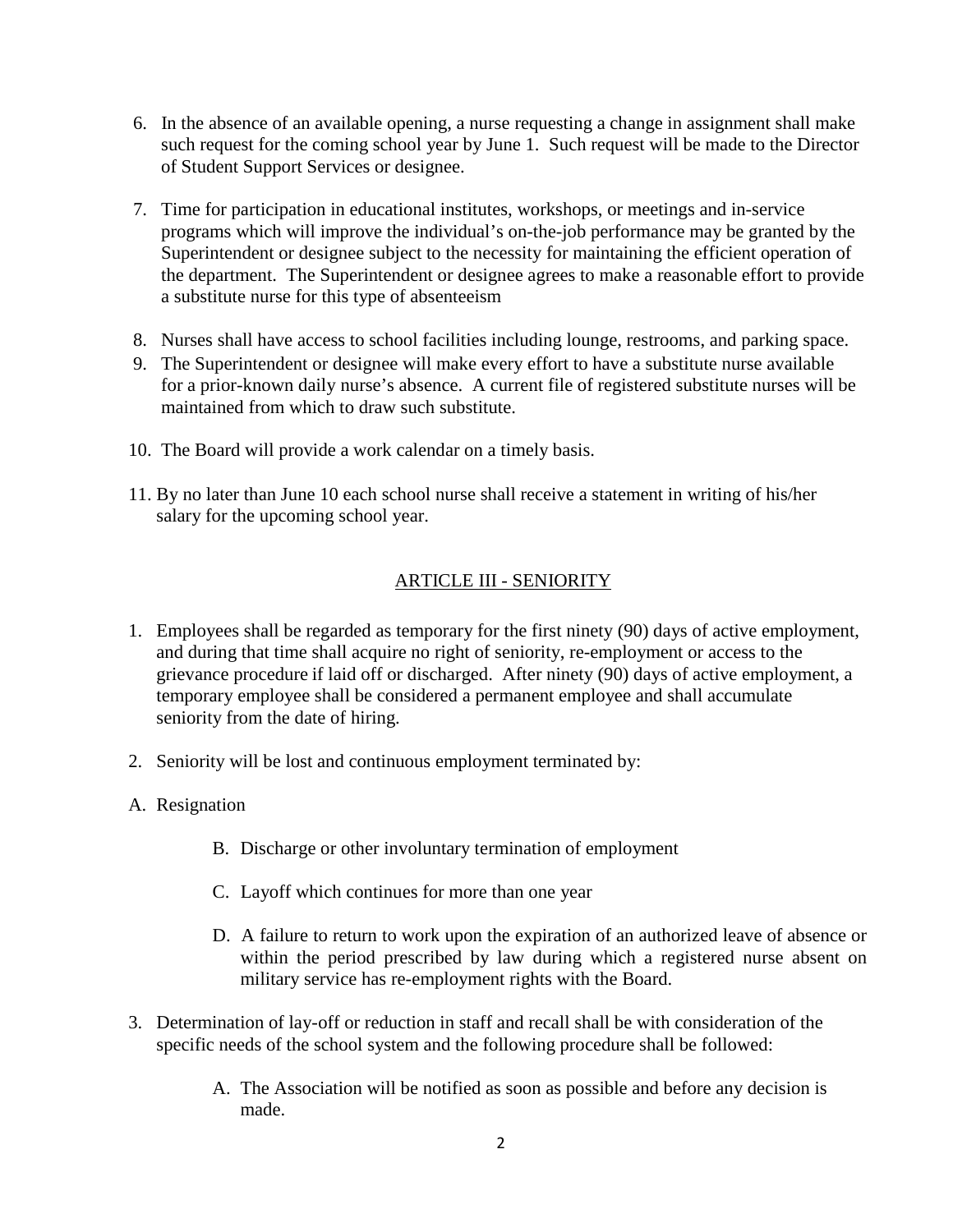- B. Seniority will be defined as the total number of consecutive years of employment in Bloomfield, starting with the most recent date of employment.
- C. In the event that more than one nurse has the same initial contract signing date, performance and ability as evidenced by written evaluations.
- D. The name of any nurse whose services have been terminated because of the elimination of a position or a reduction in staff shall be placed on a reappointment list and remain on such list for two (2) years provided such nurse does not refuse an appointment and provided such nurse applies in writing by registered or certified mail, for the retention of his/her name on said list on or before June  $1<sup>st</sup>$  of each year subsequent to his/her termination.
- E. Any nurse on the reappointment list shall receive a written offer of replacement at least fifteen (15) days prior to the date of reemployment. It shall be the responsibility of the nurse to provide the Superintendent, or designee, of an up-todate mailing address. The nurse shall accept or reject the appointment within ten (10) days in writing to the Superintendent. Refusal of said appointment shall be grounds for eliminating the nurse's name from the recall list.
- F. The temporary separation of a nurse shall not affect any fringe benefits earned and/or accumulated, or benefits to be earned and/or accumulated when re- employed, with the exception of salary schedule increments, years of service as applied to seniority or retirement, and any additional accumulation of sick leave days. Although there will be no compensation to a nurse during the period on the recall list, an employee who has been laid off pursuant to this Article may continue to participate in group health insurance programs in which he/she pays the full cost of such coverage and the provisions of the appropriate group policy permits such continuation.
- G. The recalled nurse shall reenter at the salary step received at the time of termination.

# ARTICLE IV - DISCIPLINE OR DISCHARGE

- 1. No nurse shall be discharged or suspended without just cause. Disciplinary actions for cause shall include the following:
	- A. Verbal discussion of problem
	- B. Written warning
	- C. Suspension without pay
	- D. Termination

and shall follow this order except as noted in Article IV-2 below as serious misconduct.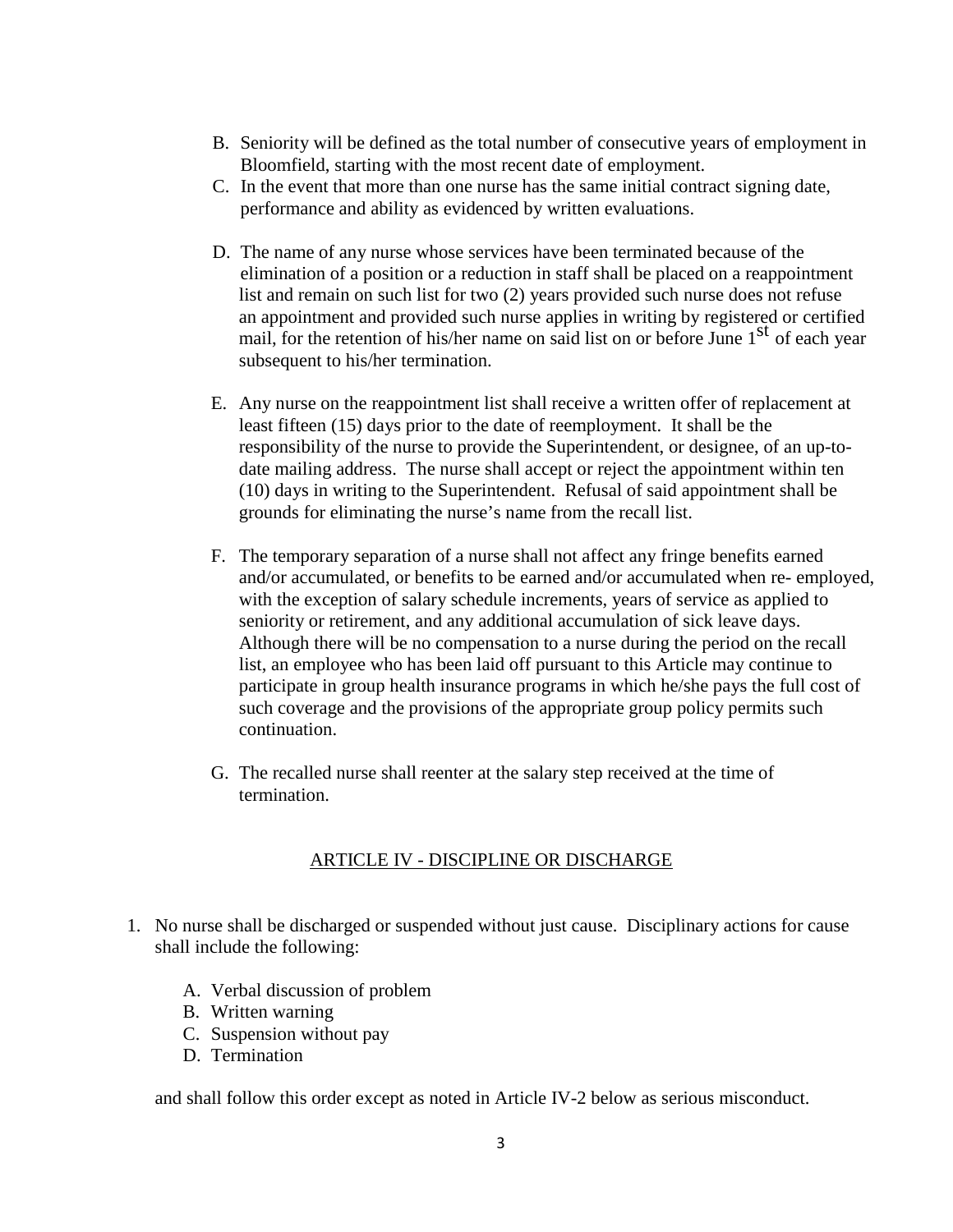- 2. Serious misconduct shall be grounds for immediate suspension or discharge. Examples of serious misconduct include but are not limited to: theft, moral turpitude, and insubordination that does not conflict with medical malpractice or neglect.
- 3. Any nurse discharged or suspended shall be entitled to receive a written statement of reasons as well as an opportunity to explain his/her position on the matter. A representative may be present if requested. A copy of the written statement will be sent to the Association.

#### ARTICLE V - TERMINATION OF EMPLOYMENT

- 1. At least two (2) weeks written notice of termination of employment or pay in lieu thereof shall be given to a nurse by the Board except if the termination was for cause under the terms of Article IV above.
- 2. Two (2) weeks written notice of resignation shall be given to the Board by a nurse and active employment shall continue throughout such notice period. Any nurse who submits such notice of resignation while not in active employment, or leaves active employment during the notice period shall be deemed to have terminated his/her employment effective as of the last active day of employment. A nurse on leave of absence shall be deemed not to be in active employment for these purposes.
- 3. All nurses shall be entitled to an exit interview with the Superintendent, or designee.
- 4. Retired nurses may participate at group rates in all health benefits provided in the contract at their own expense provided the carrier so permits.
- 5. A retirement allowance of up to thirty (30) days' pay based on the annual salary at the time of retirement will be paid to all nurses who have accumulated at least sixty (60) days in their unused sick leave account and whose combination of Bloomfield service and age total seventyfive (75) or more. Nurses hired before June 30, 2018, are eligible for this allowance.

Those nurses whose sick leave account exceeds sixty (60) days and whose service and age total 75 or more shall receive shall receive one-half a day's pay for each additional unused day to a total not to exceed forty-five (45) days' pay. Nurses hired before June 30, 2018 are eligible for this allowance.

In order to receive this payment in the July immediately following retirement, a nurse must inform the Superintendent of Schools or his/her designee of his/her intent to retire no later than December 1 of the year in which he/she intends to retire. Nurses who do not provide this notification shall not receive the retirement payment until the following July 1.

For any employee not participating in the pension plan, the employee will be entitled to the retirement allowance if the employee meets the pension eligibility requirements for retirement.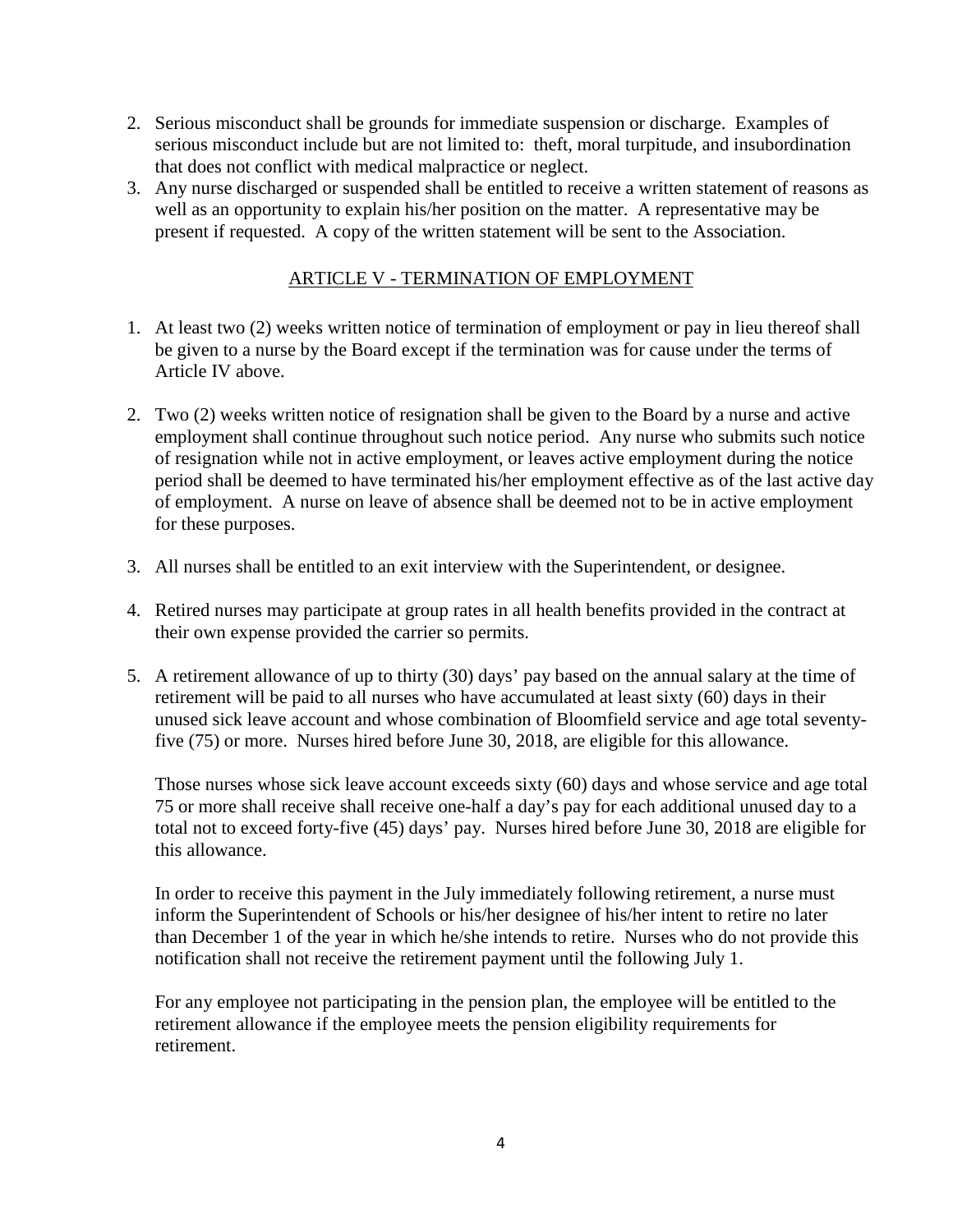#### ARTICLE VI - PROTECTION

- 1. All nurses shall be protected and saved harmless under Section 4-165 of the General Statutes of the State of Connecticut.
- 2. A fund of seven hundred and fifty (\$750) shall be established solely for the purpose of reimbursing nurses for verifiable damage or destruction to clothing as a result of defective equipment or furniture and student negligence or malice that is not reimbursable under the deductible clause of the nurse's homeowners insurance. The Board will also reimburse a nurse under the same conditions stated above, for eyeglasses, contact lenses, hearing aids, medical and dental appliances, or watches. All claims will be held until the end of the fiscal year and paid in full or prorated if the total of verifiable claims exceeds the fund total.
- 3. A fund of three thousand dollars (\$3,000) shall be established solely for the purpose of reimbursing nurses for verifiable automobile vandalism on school property that is not reimbursable under the deductible clause of the nurse's automobile insurance, or if the nurse makes no claim for insurance reimbursement. All claims will be held until the end of the fiscal year and paid in full or prorated if the total of verifiable claims exceeds the fund total.

#### ARTICLE VII - LEAVE PROVISIONS

- 1. *Sick Leave* In order to be paid for sick leave a nurse must notify the person designated by the Board to record the absence.
- 2. From time to time, on an as needed basis, a Bloomfield Employee who has exhausted his/her sick time and is suffering from a long-term or terminal illness or disability, and a contributor to the Sick Bank, can request a donation of days from the Sick Bank. The Sick Bank will be run by the Bloomfield Public Schools and all decisions made for Sick Bank eligibility are not subject to the Grievance Process. The district will be held harmless in the decision making process of Sick Bank eligibility.
	- a. The Sick Bank Committee
		- i. A Committee comprised of one (1) member of each bargaining unit will govern the Sick Bank. Each bargaining unit will appoint a member for a two-year term. If that appointed member cannot serve for the full term, the bargaining unit will replace that member for the remaining balance of the term.
		- ii. The Committee members will be required to sign a confidentiality agreement regarding all employee information received by the Sick Bank.
		- iii.The Committee will meet, as needed, based on the receipt of an employee request
		- iv. If there is no request, the Committee will meet quarterly to review Sick Bank balance and procedures.
		- v. The Committee must have a quorum of five (5) members to meet and make a decision on an employee request.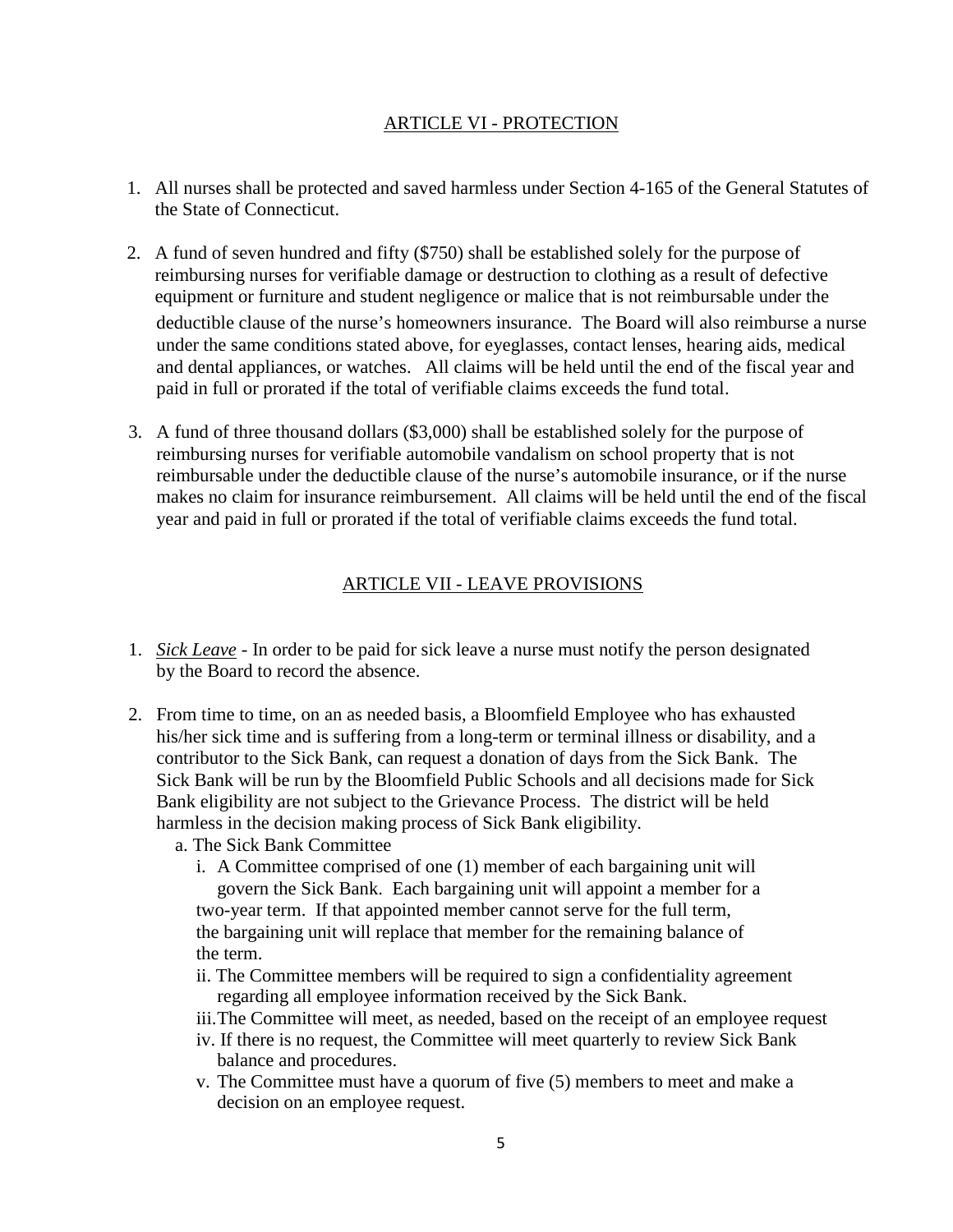- vi. The Committee will make the final decisions on all employee requests.
- b. Enrollment and Contributions
	- i. Enrollment will be held on a yearly basis during the annual health insurance enrollment period.

ii. The initial Sick Bank contribution will be four (4) days. An employee who had previously donated four (4) days will be granted automatic enrollment into the Sick Bank.

iii.All Sick Bank time will be calculated in days.

iv. On a quarterly basis, the district will share the Sick Bank balance with the President.

- v. The Sick Bank will be replenished outside of the enrollment process when the Bank falls below one hundred (100) days. During this period, an employee must contribute two (2) days to have continued access to Sick Bank benefits.
- c. Benefits

i. The Sick Bank will be for the benefit of any member who has contributed to the Sick Bank during the set enrollment process.

ii. The Sick Bank benefit does not extend to family members.

iii.An employee, or his/her designee, must apply to the sick Bank, in writing, to receive days. This letter should be sent to the Superintendent or his/her designee.

iv.The district holds the right to request additional medical information when making a decision on eligibility.

v. The employee who receives an approved donation may accumulate up to sixty (60) days of accumulated sick time.

vi.If the problem extends beyond the initial sixty (60) work days, the employee, or his/her designee, may ask for another sixty (60) work days. The additional request does not guarantee automatic approval.

- 3. Fifteen (15) days annual leave without loss of pay shall be allowed for personal illness, quarantine or absence because of injury cumulative to one hundred and eighty (180) days.
- 4. *Personal Leave -* A total of six (6) additional days without salary deduction shall be allowed for the following:
	- A. Serious illness/death in the family, household, or death of a close friend;
	- B. Moving one's domicile, court appearances, legal matters, graduation of the nurse or a member of the family or household from an institution of learning, emergencies, or other business of a personal nature that demands the nurse's presence.
	- C. Religious holidays (limited to three (3) days per year).
- 5. At no time is personal leave to be taken to extend a vacation (two (2) or more consecutive non-school days not including Saturday or Sunday) for any purpose that might be deemed essentially social or recreational.
- 6. *Attendance at Professional Meetings*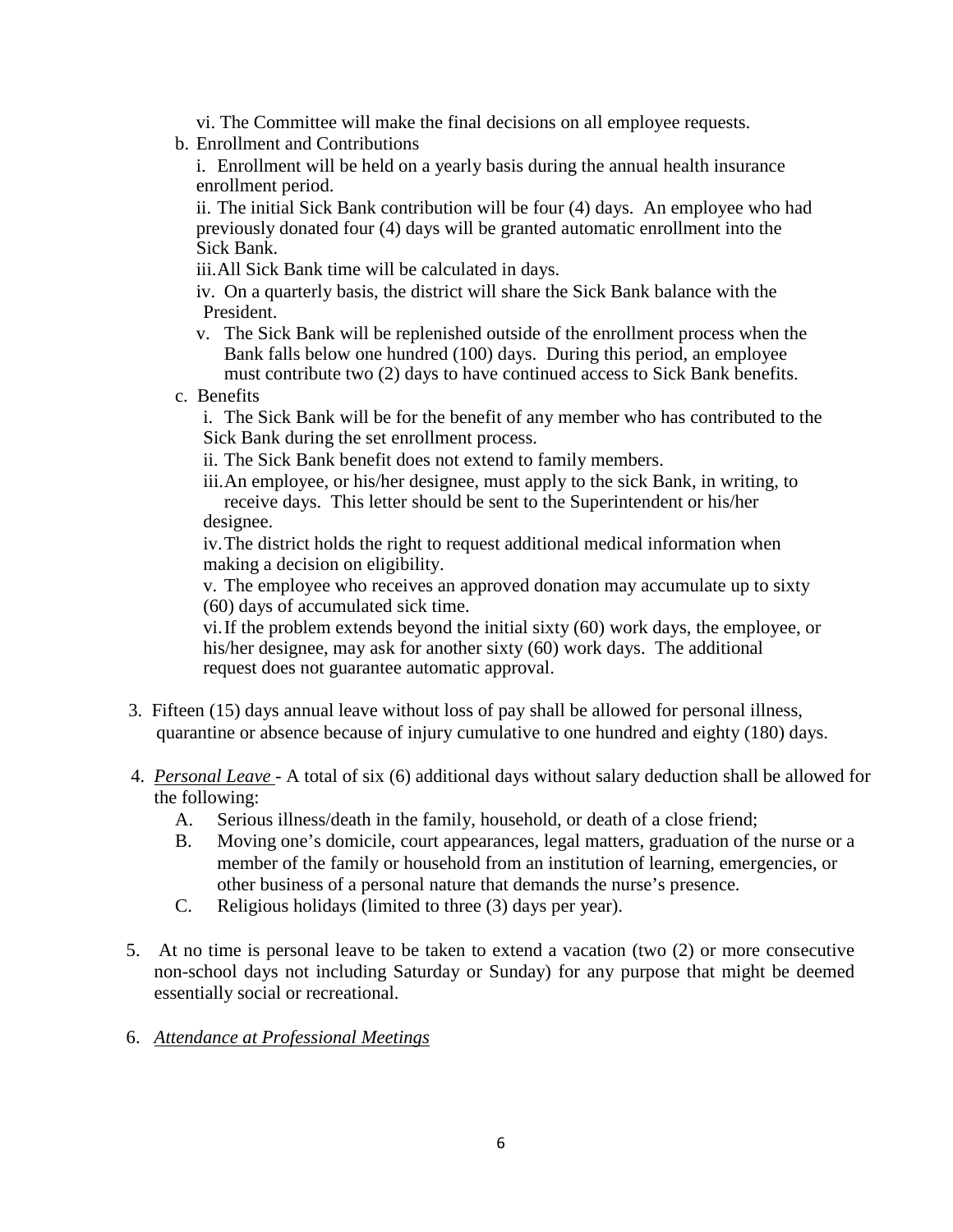- A. Nurses may be authorized four (4) days per year to attend conferences, institutes, or other professional meetings or visits without loss of pay or loss of annual leave on approval of the Director of Student Support Services or designee.
- B. Individuals will submit a request in writing to the Director of Student Support Services or designee for permission to attend two (2) weeks in advance of the date requested.
- C. Permission or denial will be given to the requester in writing by the Director of Student Support Services or designee within five (5) calendar days of receipt.
- D. The Board shall reimburse each nurse with the cost of registration, mileage, and/or other expenses related to meetings or conferences covered in this Article provided that the Director of Student Support Services or designee has granted prior approval to attend the meeting or conference, and the nurse shall provide proper documentation to the Chief Operating Officer.
- 7. *Unpaid Leaves of Absence* A permanent employee, upon proper application to the Superintendent or designee, may be granted a leave of absence without pay for a period not to exceed three (3) months. The Superintendent or designee may, at his/her sole option, extend the leave beyond the three (3) month period.
	- A. Nurses who have been granted a leave shall notify the Board in writing thirty (30) days before the return date of their intention to resume work.
	- B. Nurses returning from a leave, to the extent possible, shall be restored to the same position, if available, at the time the leave was granted.
	- C. Nurses returning from a leave will be placed on the salary step they held at the time the leave was granted. If the leave is six (6) months and should fall within one (1) school year, the same level of pay will be maintained for the following school year.
- 8. *Child-rearing Leave* Nurses shall be given all rights for which they are eligible under applicable Federal and State law.
- 9. *Military Leave* is available to all employees as prescribed by law.

# ARTICLE VIII - GRIEVANCE PROCEDURE

- 1. *Definition* A grievance is defined as a dispute involving the interpretation or application of a specific section of this Agreement that relates to salaries or other conditions of employment.
- 2. The procedure shall provide for two (2) phases of grievance processing: Formal and Informal.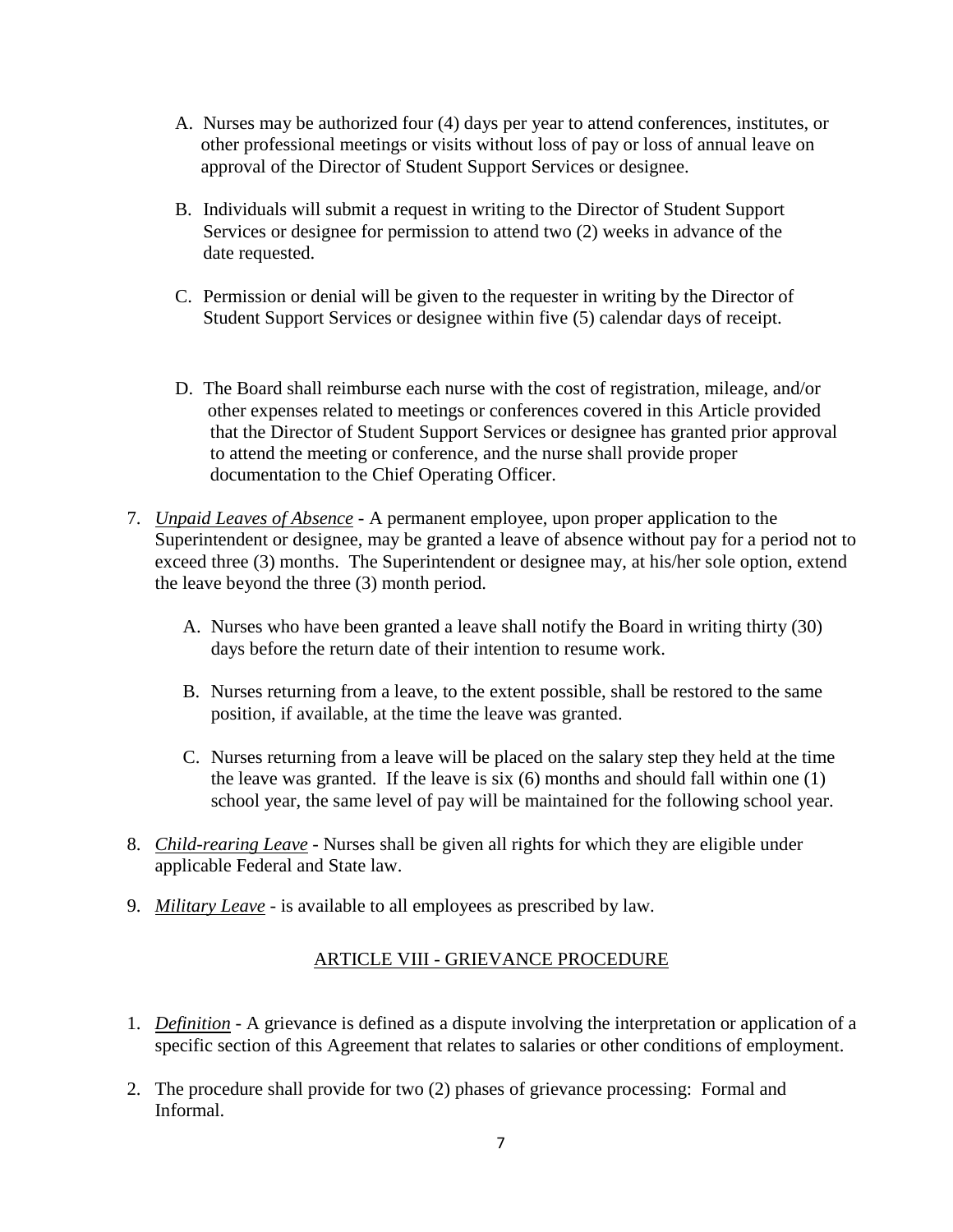#### A. Step 1 – INFORMAL

If a nurse believes that he/she has a grievance, the nurse must discuss the matter within five (5) school days with the administrator or other supervisor who the nurse feels caused the grievance in an effort to resolve the problem informally. If, after such discussion, the nurse is not satisfied with the disposition of the matter, the nurse shall have the right to have an Association representative assist in further efforts to resolve the problem informally with the aforesaid administrator or other supervisor.

If the nurse believes that the grievance was caused by action of the Board, the informal procedure shall commence directly with the Superintendent, or designee. To invoke the grievance procedure set forth, a grievance must be submitted within five (5) school days after knowledge of the act or conditions of the event becomes known.

#### B. STEP 2 - FORMAL PROCEDURE

1) Level 1 – Supervisor:

A nurse with a grievance not solved through the informal procedure above shall place said grievance in writing and submit it to his/her immediate supervisor, either directly or through the Association representative. If, after five (5) school days, a resolution cannot be reached, an extension of three (3) school days may be requested by the supervisor if a resolution is in sight that would, in most likelihood, avoid the necessity of proceeding to the next level of the Formal Grievance procedure.

2) Level 2 - Superintendent of Schools:

In the event that the aggrieved member is not satisfied with the disposition of the grievance at Level 1, or in the event no decision has been rendered within ten (10) school days after having first met with the immediate supervisor, the nurse may file the written grievance with the Superintendent's office, within five (5) school days after the decision at Level 2 or after thirteen (13) days after written presentation of the grievance, whichever comes first. Presentation of the grievance may be made either by the aggrieved or by the

Association representative on behalf of the aggrieved. If the grievance is filed through the Association, it shall be in writing and shall specify the grievance asserted, the section of the Agreement alleged to be involved, or the Board policy involved, if any, and its disposition at Level 1. The designated Association officer shall recommend, in writing, a proposed disposition of this grievance.

3) Level 3 - Impartial Arbitration:

If the grievance is not settled at Level 3, it may be submitted at the request of the Association to arbitration. The Arbitrator shall be selected from a list submitted by the American Arbitration Association and the arbitration shall be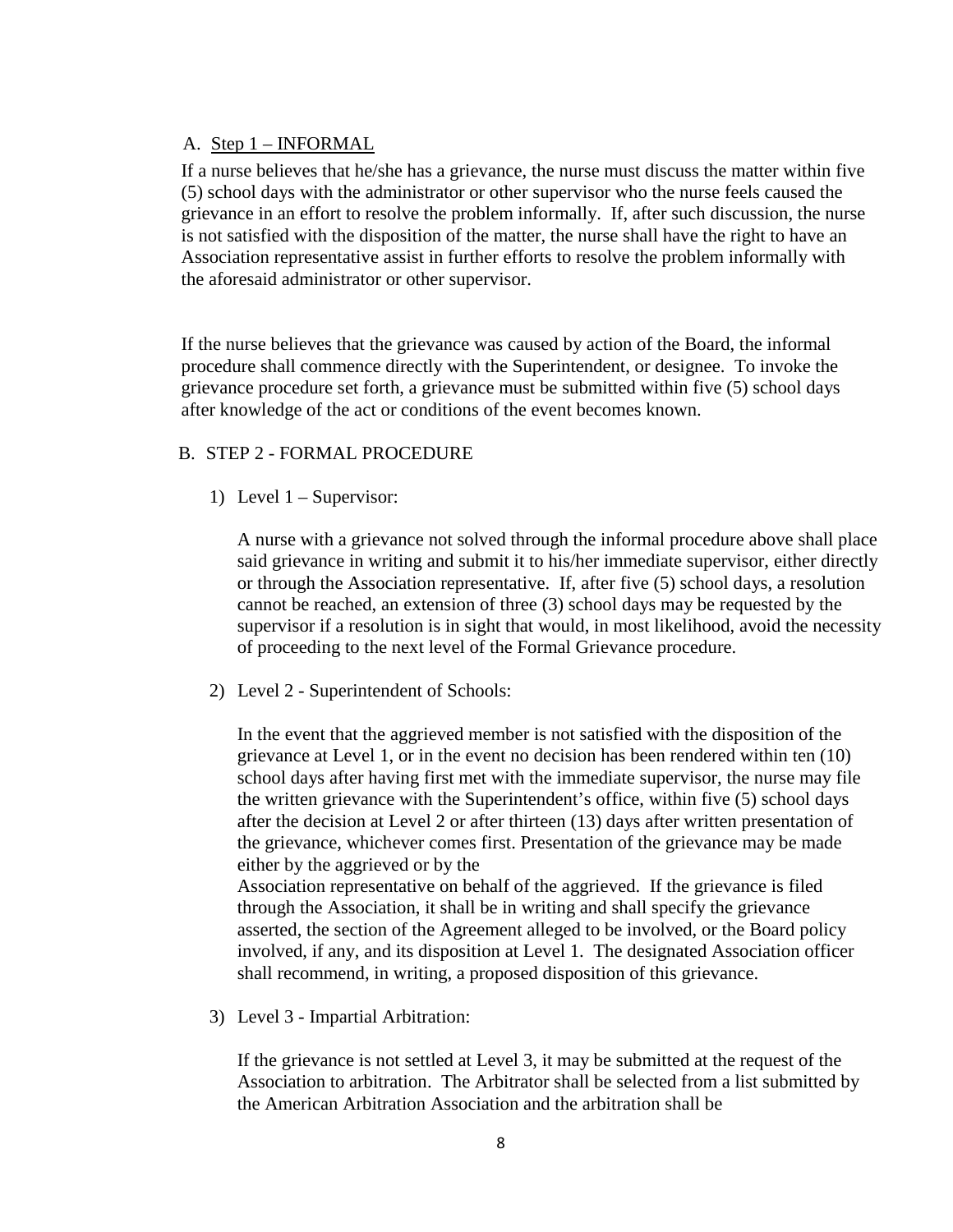conducted in accordance with their rules and regulations. The Association's request for arbitration shall be in writing and must be filed with the American Arbitration Association no later than ten (10) days after receipt of the written answer or within thirty (30) days of submission of the Board, whichever comes first.

The arbitrator designated shall hear and decide only one (1) grievance at a time. The award shall be final and binding as provided by law. The arbitrator shall be bound by and must comply with all the terms of this Agreement and shall have no power to add to, subtract from, or in any way modify the provisions of this Agreement. The cost of arbitration shall be borne equally by both parties.

#### 3. *Miscellaneous*

- A. If, in the judgment of the Association, a grievance affects more than one member of the Association; the Association may process such grievance through all levels of the grievance procedure.
- B. Acceptance or rejection of a proposed resolution to any grievance at any level must be in its entirety.
- C. All documents, communications, and records dealing with the processing of a grievance shall be filed separately from the personnel files of the participants.
- D. Any grievance not processed within the time limits set for each level of the grievance procedure in the Article shall be deemed to have been waived.
- E. No reprisals of any kind shall be taken by the Board or by any member of the Administration or by the Association or members of the unit against anyone by reason of participation in the grievance procedure or support of any participant thereto.

#### ARTICLE IX - GENERAL PROVISIONS

#### *1. Evaluations*

Nurses shall have the opportunity to review and discuss any evaluation reports with their supervisor and review their own files as maintained by the district.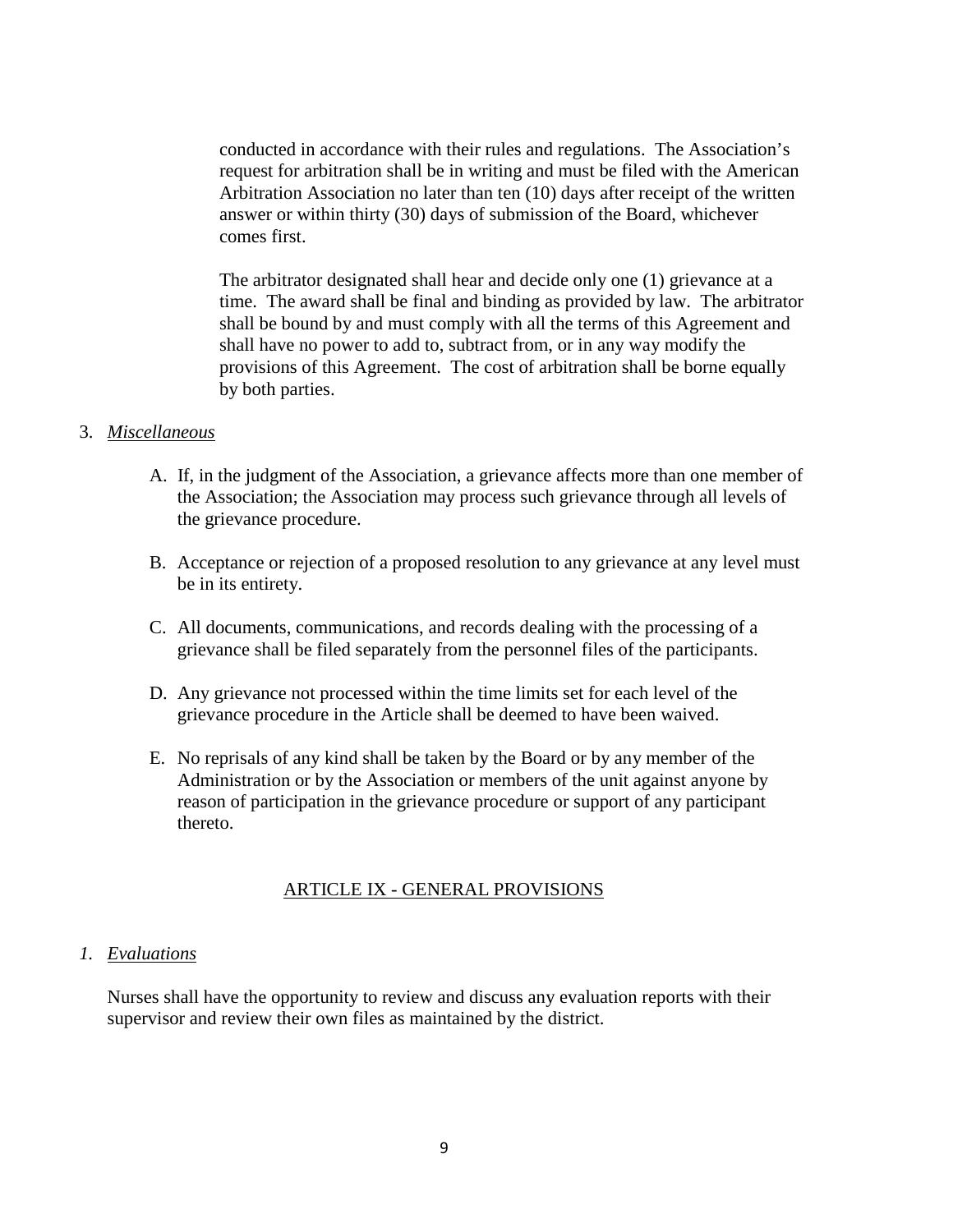# *2. Personnel Files*

- A. No material originating after original employment shall be placed in the nurse's personnel file unless the nurse has been notified, and has had an opportunity to review the material and submit a written notation regarding such material in question. If the nurse is asked to sign material placed in his/her file, such signature shall be understood to indicate awareness of the material, but in no instance shall be interpreted to mean agreement with the content of the material.
- B. Any substantive complaint filed with an administrator against a nurse by any parent, student or other person shall be called to the attention of the nurse within two (2) days of the completion of the investigation of the complaint which shall be done expeditiously.
- C. In no case shall any anonymous and/or unsubstantiated complaint be placed in any nurse's file.
- 3. *Union Meetings* The Association may call meetings in a building before or after school provided such meetings do not conflict with other scheduled activities or programs. Permission from the Superintendent or designee must be received prior to the meeting scheduled. Such permission will not unreasonably be denied.
- 4. The Director of Student Support Services or designee shall meet with representative(s) of the Association at its request on a monthly basis on a mutually agreed to date. The Association shall provide the Director of Student Support Services or designee with an agenda at least one (1) full week prior to the meeting date. If no agenda is provided by the stated date, no meeting shall be held during that month.
- 5. *Transportation Allowance* All travel for school business approved by the Superintendent or designee will be reimbursed at the Internal Revenue Service rate for mileage. Reimbursement forms are available from the Business Office and shall be submitted on a monthly basis.
- 6. *Safety and Health*

.

- A. Both parties to this Agreement hold themselves responsible for mutual cooperative enforcement of safety rules and regulations.
- B. Health and medical evaluations shall be required as follows:
	- 1) Under Board policy a pre-employment medical evaluation may be required.
	- 2) *Medical Evaluations* If the Board mandates an employee to have a medical evaluation, it shall reimburse the employee the out-of-pocket cost of such evaluation over what is covered by the employee's insurance coverage.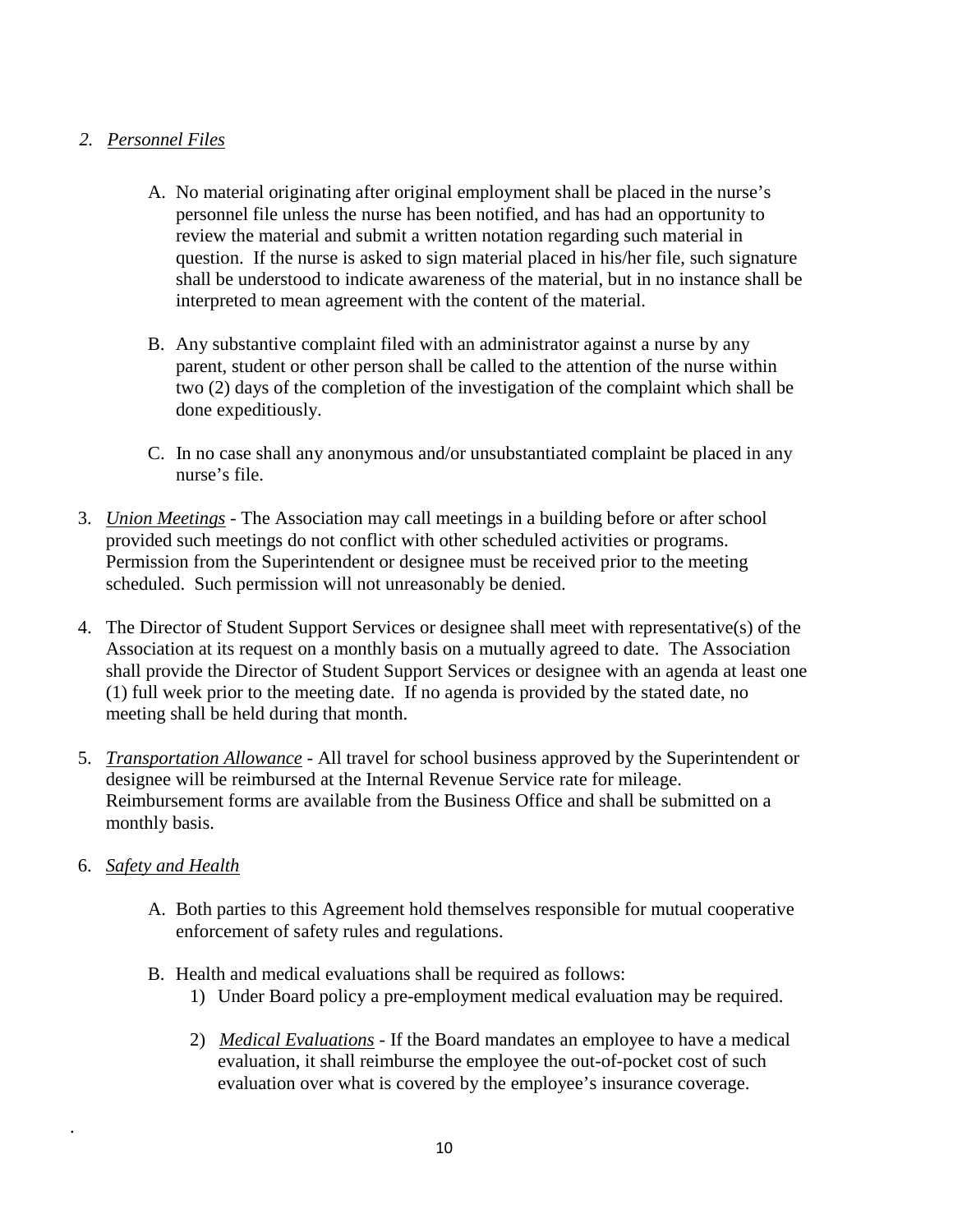- 7. The Bloomfield Board of Education shall reimburse members of the bargaining unit for any costs incurred in purchasing personal malpractice insurance up to a maximum of \$100.00 per year. The Town of Bloomfield, Board of Education, shall protect nurses against claims made against them for actions they take in the course of employment with the Bloomfield Public Schools, as long as such action was not wanton, malicious or willful (Conn General Statute Section 10-235).
- 8. The Bloomfield School Nurses Association agrees to reopen this contract during the duration of this Agreement to negotiate moving from a defined benefit pension plan Town of Bloomfield Retirement Income Plan to a defined contribution retirement plan. No other provisions of this Agreement will be negotiated.

# ARTICLE X - WAIVER

- 1. The terms and conditions of this Agreement are intended to constitute a total comprehensive and final Agreement for the period covered by it. Any failure to discuss or negotiate any conditions of employment, wage issues or other benefits during the negotiations prior to the execution of this Agreement shall not in any way constitute or imply an understanding or assumption that such omitted matters are to be open for bargaining during the term of this Agreement.
- 2. If any portion of this Agreement is ruled invalid for any reason, the remainder of the Agreement shall remain in full force and effect.
- 3. This Agreement may only be amended during its lifetime by mutual agreement.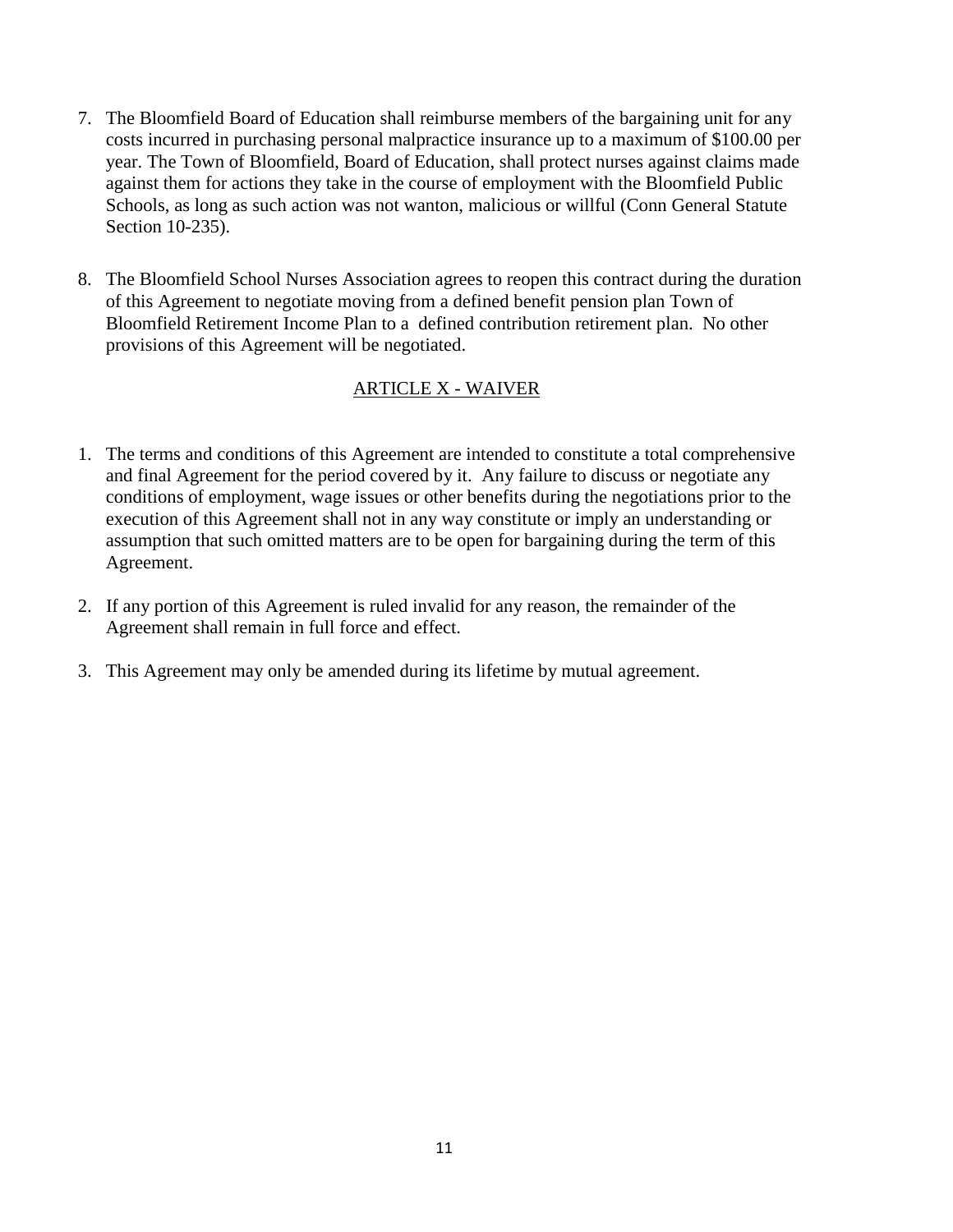### ARTICLE XI - DURATION

This Agreement shall become effective July 1, 2018 and shall continue and remain in full force and effect until June 30, 2021. It is agreed that negotiations on a successor Agreement shall commence between the Board and the Association in accordance with State law.

IN WITNESS WHEREOF, the Undersigned have set their hands and seals this \_\_\_\_\_\_ day of

\_\_\_\_\_\_\_\_\_\_\_\_\_\_, 2018.

BOARD OF EDUCATION BLOOMFIELD SCHOOL

# NURSES ASSOCIATION

Donald F. Harris, Jr. Chairman, Bloomfield BOE Penny Maddy Co-President

\_\_\_\_\_\_\_\_\_\_\_\_\_\_\_\_\_\_\_\_

\_\_\_\_\_\_\_\_\_\_\_\_\_\_\_\_\_\_\_\_

\_\_\_\_\_\_\_\_\_\_\_\_\_\_\_\_\_\_\_\_\_\_\_ Date Date Date

James Thompson, Jr., Ed.D. Superintendent of Schools

\_\_\_\_\_\_\_\_\_\_\_\_\_\_\_\_\_\_\_\_\_\_

Melanie Kelley Co-President

Date

Date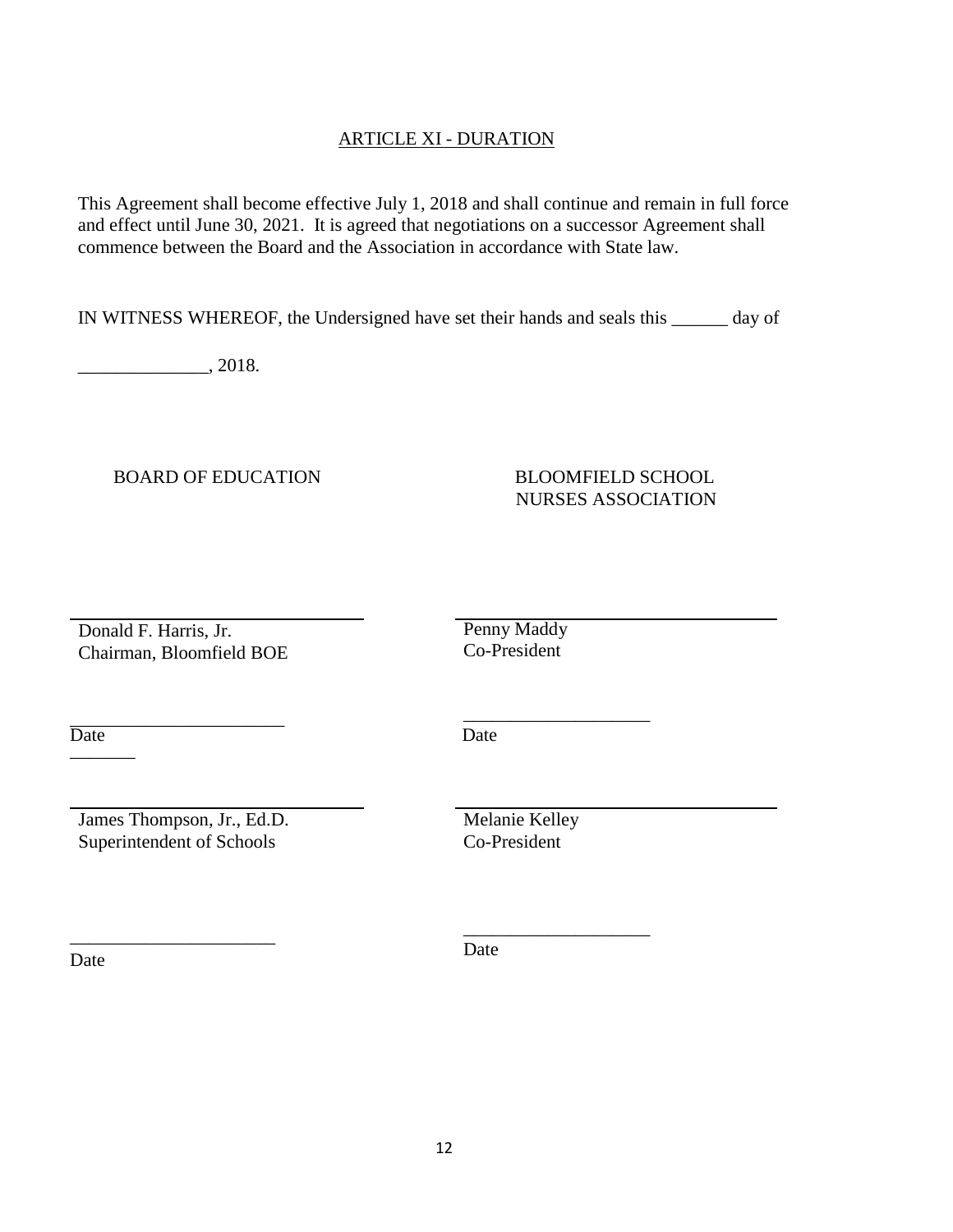#### APPENDIX A

#### July 1, 2018 - June 30, 2021

#### *Salary Schedule:*

| <b>STEP</b>             | 2018-2019 | 2019-2020 | 2020-2021 |
|-------------------------|-----------|-----------|-----------|
| $(1-3 \text{ years})$   | 58,088    | 59,250    | 60,435    |
| 2 $(4-6$ Years)         | 58,890    | 60,067    | 61,269    |
| $3(7-9 \text{ years})$  | 59,687    | 60,881    | 62,099    |
| 4 $(10 + \text{years})$ | 60,584    | 61,796    | 63.032    |

#### *Paychecks:*

The first paycheck of the school year shall be scheduled for the first Friday nurses are back in school and clarification on nurses' deductions should be issued at the same time. All nurses shall be paid via direct deposit. An individual nurse who can demonstrate undue hardship to the Superintendent of Schools or his/her designee may be excused from the requirement of payment by direct deposit.

#### *Course Remuneration:*

The Board will reimburse on an annual basis 100% of the tuition for two (2) courses applicable to school nursing with prior approval of the Superintendent, or designee, up to a maximum of \$1,000 per course, not to exceed \$2,000 annually. Reimbursement will be made upon presentation of evidence of payment and successful completion (a C or better) of the course. In lieu of a formal course, the Board will reimburse on an annual basis 100% of the cost for continuing education programs that are related to the nurse's field of specialization and/or licensing requirements. The total reimbursement in any single year shall not exceed the \$600 maximum and one day per-diem stipend. Per Diem stipend would apply to a summer, or nonwork day experience.

#### *Annual Increments:*

Annual increments shall be granted to all employees for completing a year of satisfactory service as determined by an annual evaluation to be conducted by the appropriate administrator. The evaluation shall be completed prior to June 1 of each year. Increments shall go into effect on July 1 of each year.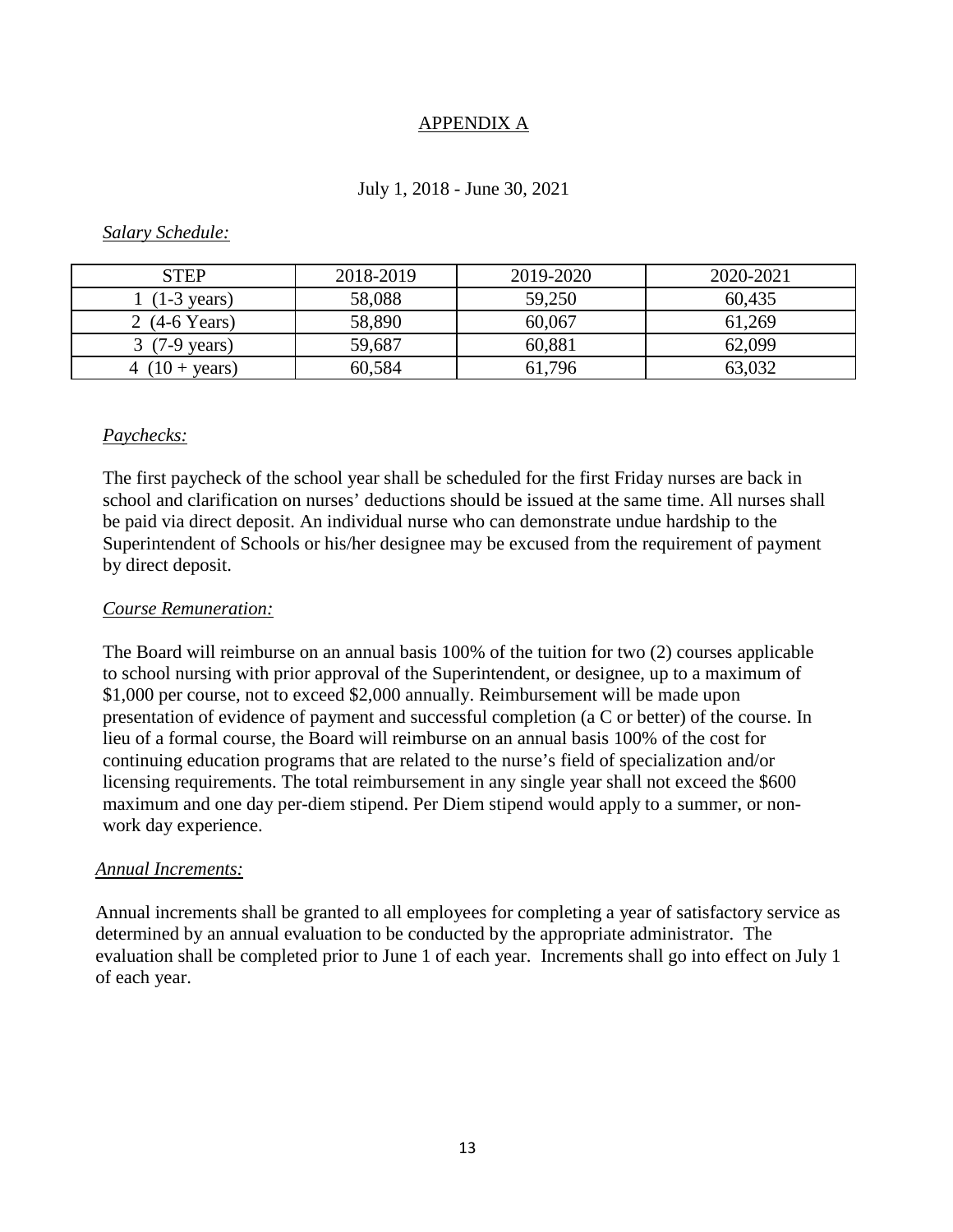#### *Nurse Team Leader Stipend:*

Remuneration for the position of Nurse Team Leader will be \$3,000 annually for the term of the Agreement. The position of Nurse Team Leader shall be an annual appointment made by the Superintendent, or designee, upon the recommendation of the Director of Student Support Services.

#### *Mentor Nurse Stipend:*

Remuneration for the position of Mentor Nurse will be \$1,000 annually for the term of the Agreement. The position of Mentor Nurse shall be an as need appointment made by the Superintendent, or designee, upon the recommendation of the Director of Student Support Services.

#### *GEMS Nurse Stipend:*

Remuneration for the position of GEMS Nurse Field Trip Coordination will be \$1,000 annually for the term of this Agreement. Any field trip taking place outside of the school year that requires medical coordination by a Registered Nurse will be paid a per diem hourly rate based upon the annual salary of the nurse performing such responsibilities.

#### *Bloomfield High School Medical Compliance Coordinator:*

Remuneration for the position of Bloomfield High School Nurse Medical Compliance Coordinator will be \$1,500 annually for the term of this Agreement. This stipend will be paid in \$500 increments at the conclusion of fall, winter and spring Sports.

#### *Compensation Time*

Nurses who are requested to stay longer than thirty (30) minutes outside of the school day may have the option of taking an equal amount of time as compensation time. This time would occur only when students are not in the school building, such as Parent/Teacher Conference days. Compensation time would be taken with the permission of the building principal/and or Director of Student Support Services.

#### APPENDIX B - INSURANCE BENEFITS

- 1. All full-time nurses have the option of becoming members of the retirement income plan, if such a plan is offered to the Board by the Town of Bloomfield. The parties have agreed to reopen negotiations on this provision during the life of this contract.
- 2. *Hospitalization and Medical Plan* All nurses who work half time or more may participate in the following insurance plans: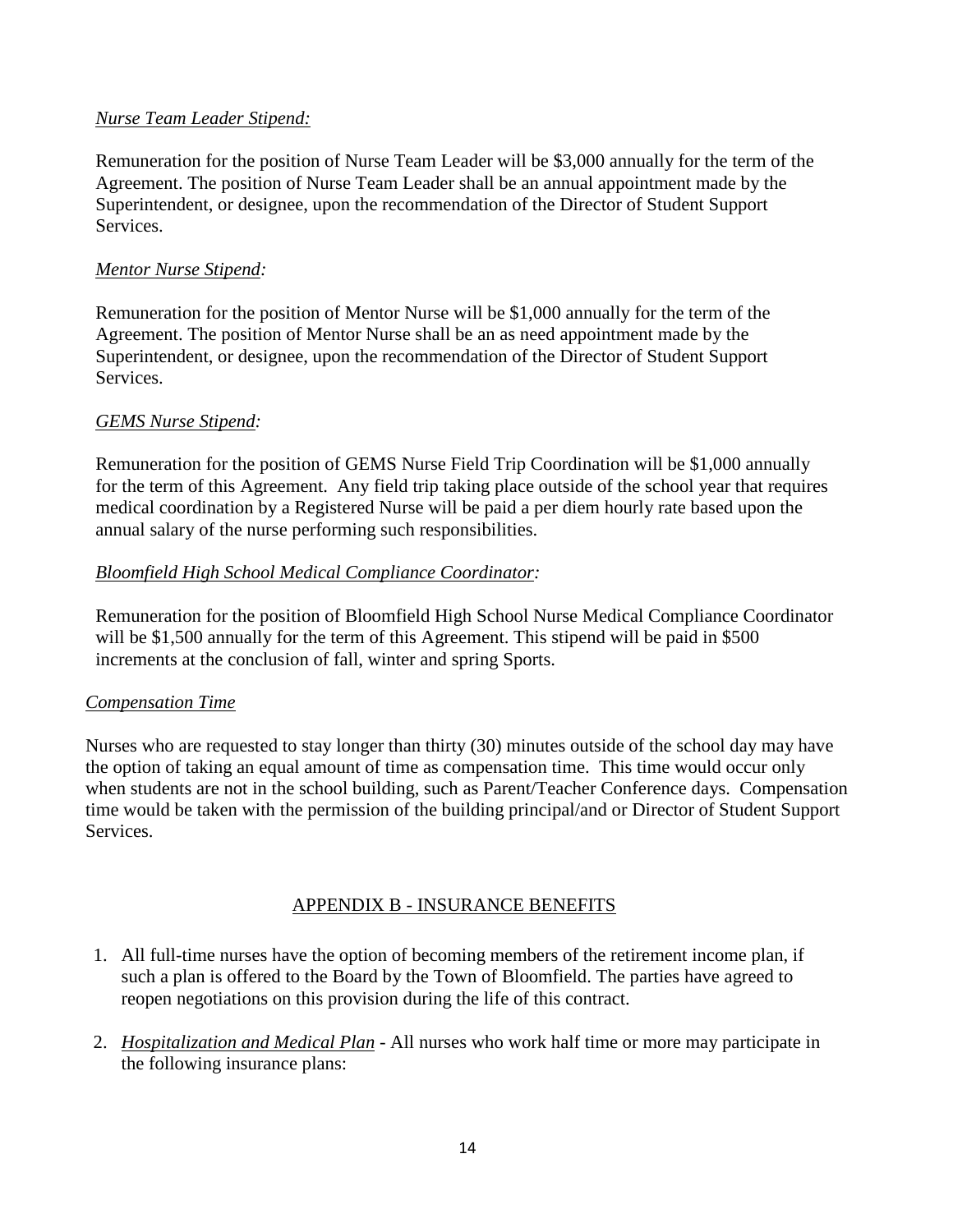b) High Deductible Health Plan (HDHP) with a Health Savings Account The Board shall provide a HDHP with a Health Savings Account to all eligible employees as described in Appendix D entitled HIGH DEDUCTIBLE PLAN. The employee pays 10% of the annual cost for the individual or employee plus one / family plan and the Board of Education pays 90% of annual costs. The Board of Education will contribute 50% of the annual plan deductible based on an annual total of \$2,000 for an employee plan and \$4,000 for an employee plus one or family plan. With the employee's authorization, The Board will pre-fund up to the total deposit of \$2,000 for an employee plan and \$4,000 for an employee plus one or family plan and the Board will then deduct the pre-funded amount equally from the employees pay checks. The Board will pay set-up and monthly maintenance fees for Health Savings Account plans. Employees will assume responsibility for all other transaction fees. In Network Preventive Care Visits are paid 100% by plan and do not come out of the health savings account. In Network visits are first paid for by the annual deductible/health savings account and then covered 100% by the plan. Out of Network visits are first paid for by the annual deductible/health savings account and then the employee pays 20% of the claims up to the out of pocket maximum, then the claims are covered 100%.

*Dental Plan* - Full service dental plan including Rider A (additional basic benefits), Rider B (prosthetics), Rider C (periodontics), Rider D (orthodontics), and unmarried dependent child rider. The employee pays 17% of the annual cost for either, the individual, spouse or family plan and the Board pays 83% of the annual cost.

*Group Life Insurance* – Eligible employees have the option of purchasing twice their basic annual salary rounded off to the even thousand dollar above the sum. The employee pays 15% of the annual cost and the Board pays 85% of the annual cost. The employee has the option of purchasing an additional one times their basic annual salary as insurance at their own cost. The employee pays 17% of the annual cost and the Board pays 83% of the annual cost.

*Group Long term Disability* - Monthly payments will be made following completion of the required period of continuous total disability (benefit waiting period) resulting from accident or sickness that occurs either at or away from work. The Board shall pay the same share of the cost of the premium for this insurance as the Board pays for health insurance. The monthly maximum benefit will be \$2,000.

3. The Board of Education shall have the right to change insurance carriers and/or to self-insure in whole or in part in order to provide the insurance coverage set forth above, provided that there shall be no reduction or diminution in the above coverage and no increase in expense to any bargaining unit members, and provided further that coverage which result from change in carriers and/or self-insurance are at least equal coverage described above, in terms of coverage, benefits, and administration.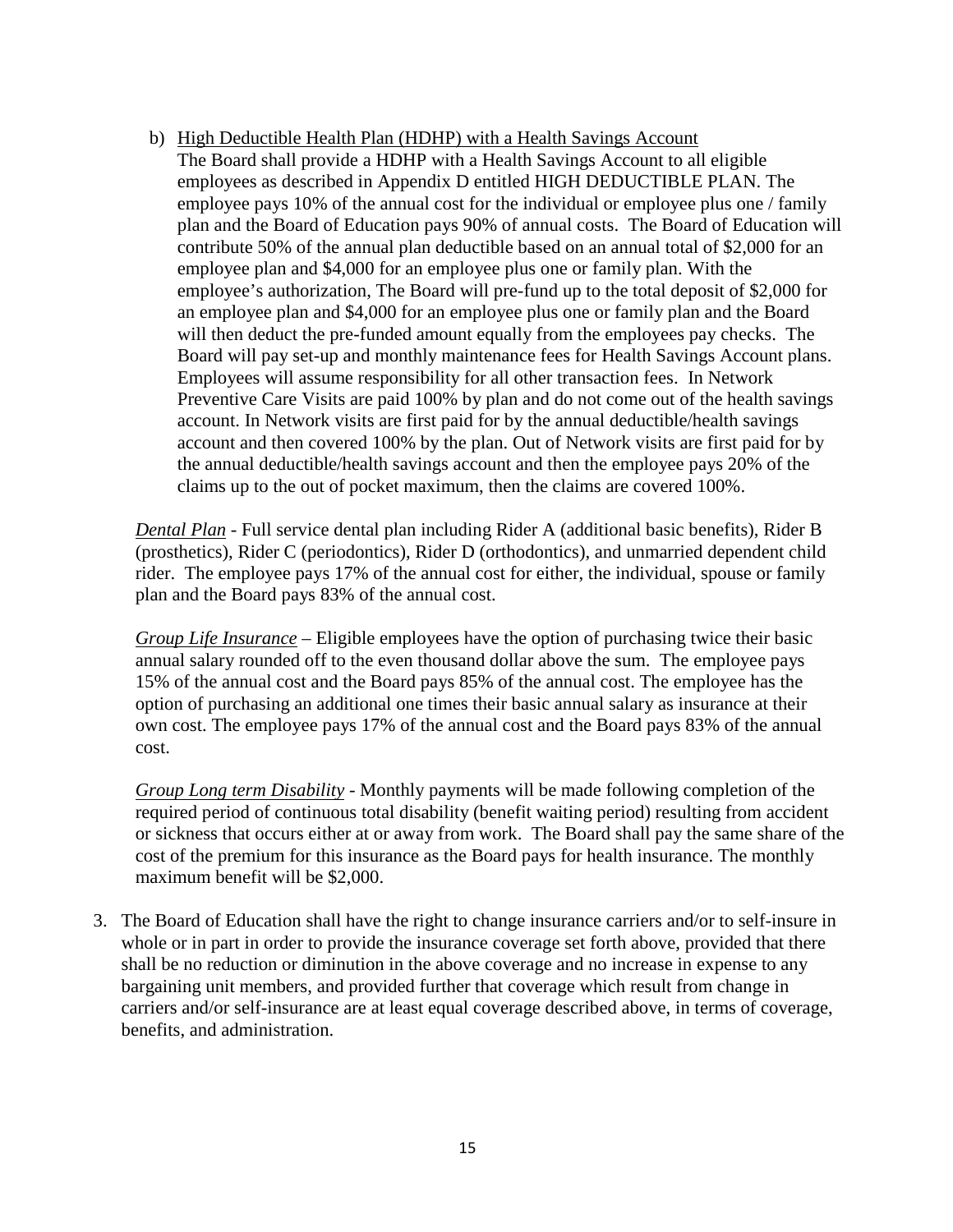The president of the Association shall be notified in writing within thirty (30) days of any intention to change carriers and/or to self-insure and shall have a reasonable opportunity to review the proposed changes. Should the Association and the Board disagree that the changes proposed will provide coverage at least equal to the coverage, benefits and administration described above at no additional cost to staff members, the disagreements shall be subject to impartial arbitration, preferably before an arbitrator with experience and expertise in these matters. Should the Association elect, such arbitration shall be expedited under the rules of the American Arbitration Association for expedited arbitration, and no change shall be made until the arbitrator has rendered his/her Award.

4. The Board will make available to employees an Internal Revenue Code Section 125 pre-tax premium conversion account for employee premium contributions. The Internal Revenue Code and its implementing regulations shall govern the administration of the Plan.

#### Waiver of Health Insurance Benefits

Nurses may elect to waive all health insurance benefits and in lieu thereof, be remunerated in the amount of \$500 at the end of each quarter of the fiscal year. Nurses choosing this option shall be able to change their option effective July  $1<sup>st</sup>$  and each quarter thereafter by notifying, in writing, the Chief Operating Officer at least sixty (60) days prior to the beginning of the quarter for which the change is requested. Upon receipt of revocation of the waiver, coverage by the insurer shall be subject to any regulations or policy restrictions, including waiting periods, which may then be in effect. Waivers under this section must be permitted by the applicable insurance companies and policies.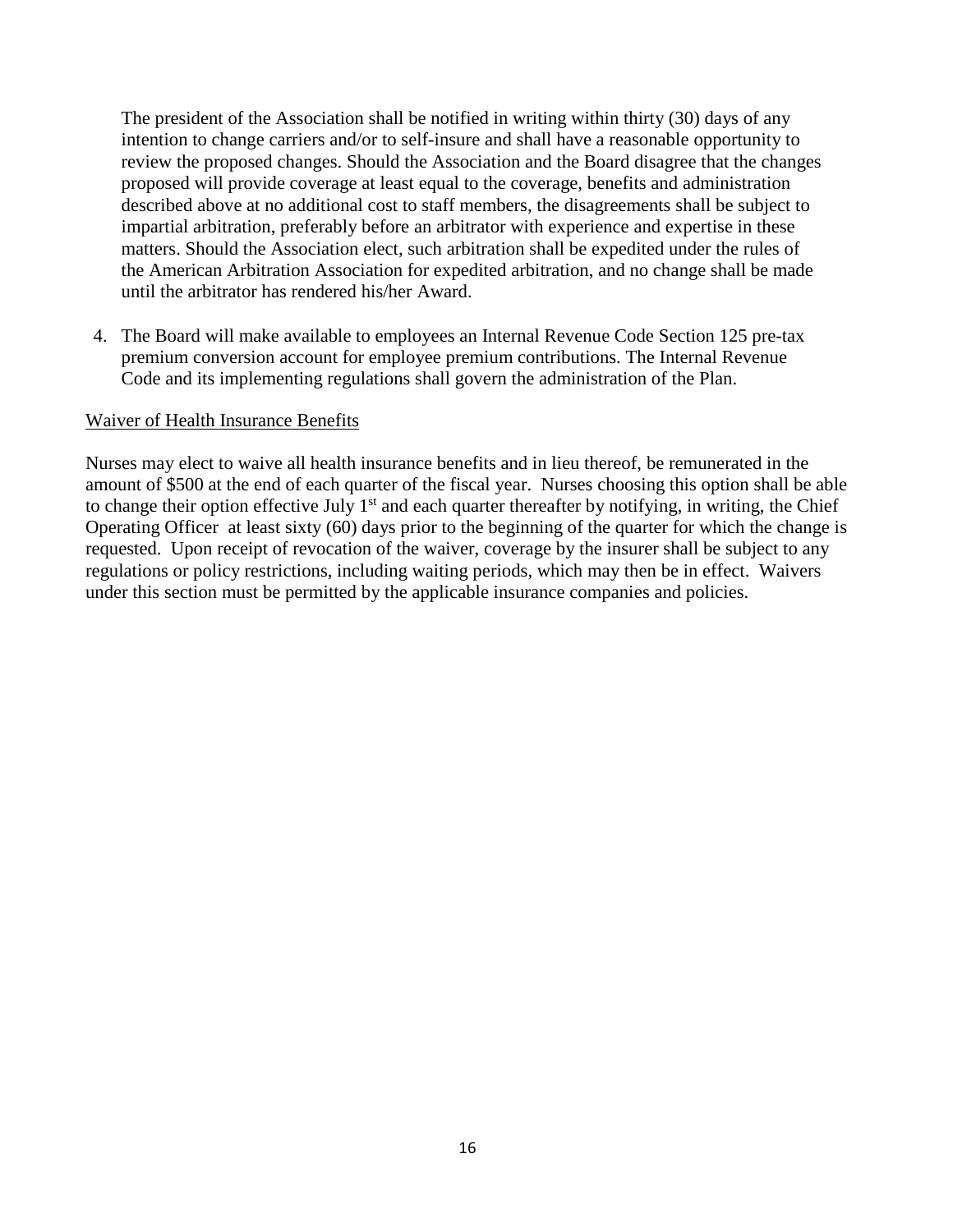# APPENDIX C BLOOMFIELD BENEFIT PLAN DESCRIPTION

| <b>BENEFIT</b>                         | <b>CIGNA PREFERRED</b><br>PROVIDER PLAN    |  |
|----------------------------------------|--------------------------------------------|--|
| <b>Benefit Cost Shares</b>             | In Network: \$20 Office Visit Copay        |  |
|                                        | Unlimited Office Visit Maximum             |  |
|                                        |                                            |  |
|                                        | Out-of-Network: Subject to deductible &    |  |
|                                        | copay below                                |  |
|                                        |                                            |  |
|                                        | Deductible - \$250/500/625                 |  |
|                                        | Coinsurance - 80% to \$5000/10,000/12,500  |  |
|                                        | Cost Share Max: \$1250/2500/3125           |  |
|                                        | Lifetime Maximum In-Network: Unlimited     |  |
|                                        | Lifetime Maximum Out-of-Network:           |  |
|                                        | \$2,000,000                                |  |
| <b>School Nurse Cost Premium Share</b> | 17%                                        |  |
| Preventive Care Pediatric              | In Network: Covered according to Age       |  |
|                                        | based schedule \$20 copay                  |  |
|                                        | Out-of-Network: 80% after annual           |  |
|                                        | deductible                                 |  |
| Adult                                  | In Network: Covered according to Age       |  |
|                                        | based schedule \$20 Copay                  |  |
|                                        | Out-of-Network: 80% after annual           |  |
|                                        | deductible                                 |  |
| Vision                                 | In Network: Covered once every two years   |  |
|                                        | \$20 Copay (includes refraction)           |  |
|                                        |                                            |  |
|                                        | Out-of-Network: 80% after annual           |  |
|                                        | deductible Vision Care rider included      |  |
|                                        | (coverage for frames, lenses, contacts &   |  |
|                                        | additional eye exams) See separate benefit |  |
|                                        | schedule.                                  |  |
| Gynecological                          | In Network: Covered once every year \$20   |  |
|                                        | Copay                                      |  |
|                                        | Out-of-Network: 80% after annual           |  |
|                                        | deductible                                 |  |
| <b>Hospital Admission</b>              | \$200 Copay                                |  |
| Medical Services Medical Office Visit  | In Network: \$20 Copay                     |  |
|                                        | Out-of-Network 80% after deductible        |  |
|                                        |                                            |  |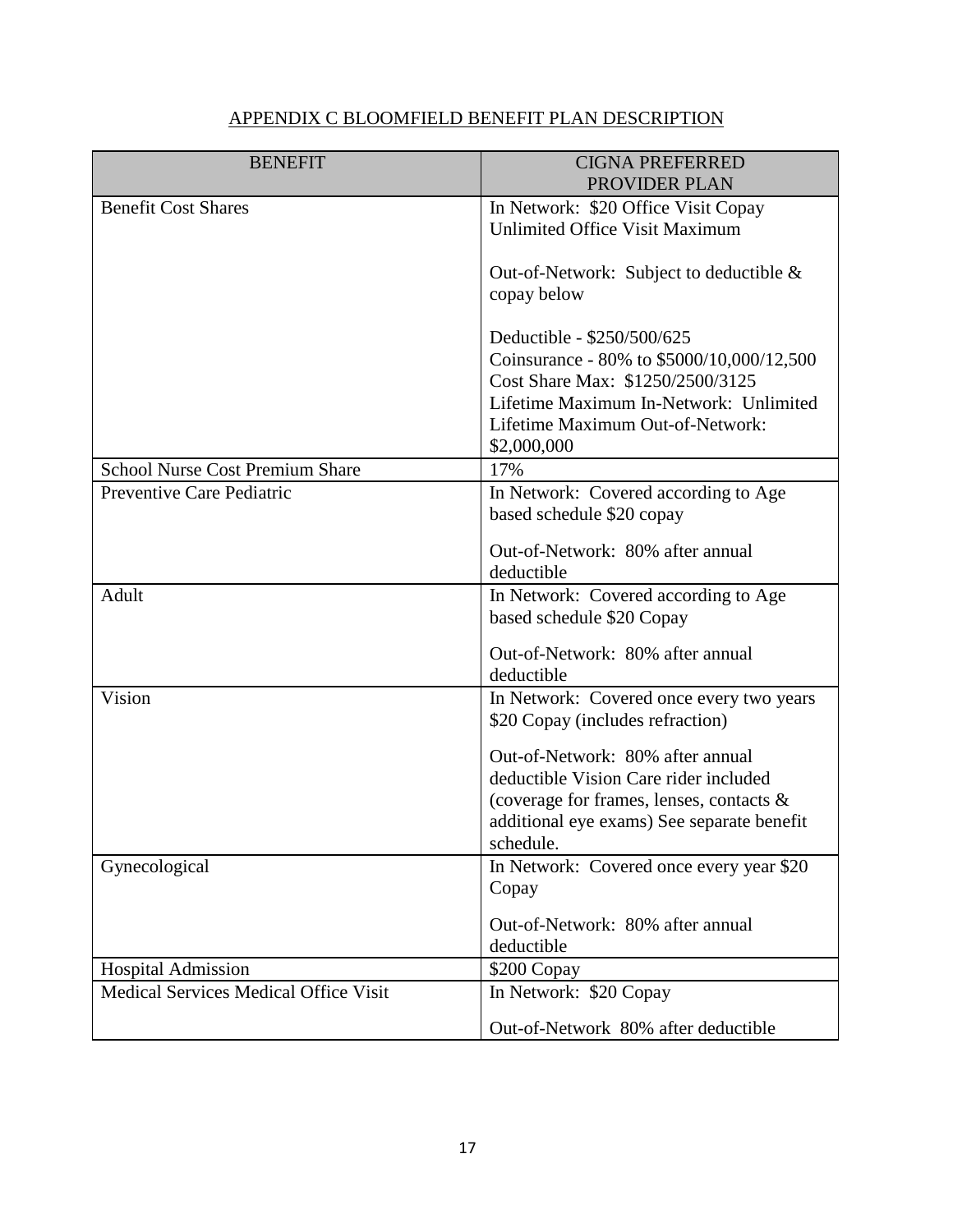| <b>BENEFIT</b>                               | <b>CIGNA PREFERRED</b><br>PROVIDER PLAN                                                                                                                                             |  |
|----------------------------------------------|-------------------------------------------------------------------------------------------------------------------------------------------------------------------------------------|--|
| Outpatient PT/OT/ST/Chiro                    | In Network: \$20 Copay Covered up to 50<br>combined treatments per member per<br>calendar year (Treatment Plan Required)<br>Subsequent treatment subject to 80% after<br>deduction. |  |
|                                              | Out-of-Network 80% after deductible                                                                                                                                                 |  |
| <b>Allergy Services</b>                      | In Network: \$20 Copay for office visits and<br>testing. No copay for injections<br>(Treatment Plan Required)                                                                       |  |
|                                              | Out-of-Network 80% after deductible                                                                                                                                                 |  |
| Diagnostic Lab & X-Ray                       | In Network: Covered in full                                                                                                                                                         |  |
|                                              | Out-of-Network: 80% after deductible                                                                                                                                                |  |
| <b>Inpatient Medical Services</b>            | In Network: Covered in full                                                                                                                                                         |  |
|                                              | Out-of-Network: 80% after deductible                                                                                                                                                |  |
| <b>Surgery Fees</b>                          | In Network: Covered in full                                                                                                                                                         |  |
|                                              |                                                                                                                                                                                     |  |
|                                              | Out-of-Network: 80% after deductible                                                                                                                                                |  |
| <b>Office Surgery</b>                        | In Network: Covered in full                                                                                                                                                         |  |
|                                              | Out-of-Network: 80% after deductible                                                                                                                                                |  |
| <b>Outpatient Mental Health</b>              | Covered at 50% to \$2000 per member per                                                                                                                                             |  |
|                                              | calendar year                                                                                                                                                                       |  |
|                                              | In and Out-of-Network                                                                                                                                                               |  |
| <b>Emergency Care Emergency Room</b>         | In Network and Out-of-Network: \$75 Copay                                                                                                                                           |  |
|                                              | Subject to Sudden & Serious Guidelines.                                                                                                                                             |  |
|                                              | Waived if admitted.                                                                                                                                                                 |  |
| <b>Urgent Care</b>                           | In Network: \$75 Copay                                                                                                                                                              |  |
|                                              | Out-of-Network: 80% after deductible                                                                                                                                                |  |
| Ambulance                                    | In Network and Out-of-Network: No charge                                                                                                                                            |  |
|                                              | up to \$500 maximum per trip for land and air                                                                                                                                       |  |
|                                              | ambulance. Additional charges over first                                                                                                                                            |  |
|                                              | \$500 land ambulance covered under out-of-                                                                                                                                          |  |
|                                              | network benefit, 80% after deductible.                                                                                                                                              |  |
| Inpatient Hospital General/Medical/Surgical/ | In Network: \$200 Copay                                                                                                                                                             |  |
| Maternity (Semi-Private)                     | Out-of-Network: 80% after deductible (out-                                                                                                                                          |  |
|                                              | of-network coinsurance does not accrue to                                                                                                                                           |  |
|                                              | OOP maximum)                                                                                                                                                                        |  |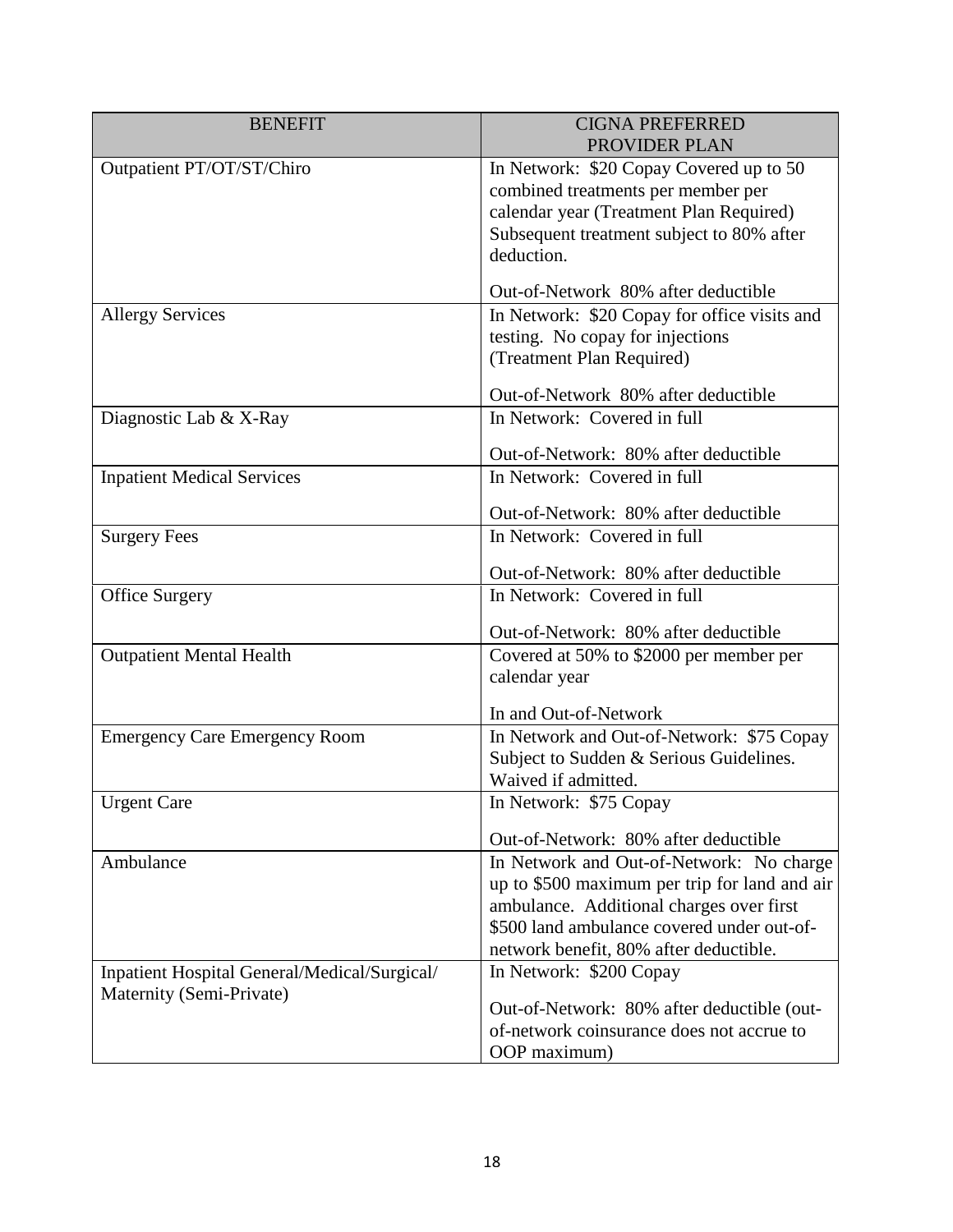| <b>BENEFIT</b>                                         | <b>CIGNA PREFERRED</b><br>PROVIDER PLAN                                                |  |
|--------------------------------------------------------|----------------------------------------------------------------------------------------|--|
| <b>Ancillary Services Medical Supplies</b>             | In Network: \$20 Copay                                                                 |  |
|                                                        | Out-of-Network: 80% after deductible                                                   |  |
| Psychiatric                                            | In Network: Covered up to 60 days per                                                  |  |
|                                                        | calendar year (120 partial)                                                            |  |
|                                                        | Out-of-Network 80% after deductible                                                    |  |
| <b>Substance Abuse/Detox</b>                           | In Network: covered up to 45 days per                                                  |  |
|                                                        | calendar (90 partial)                                                                  |  |
|                                                        | Out-of-Network: 80% after deductible                                                   |  |
| Rehabilitative                                         | In Network: Covered up to 60 days per                                                  |  |
|                                                        | calendar                                                                               |  |
|                                                        | Out-of-Network: 80% after deductible                                                   |  |
| <b>Skilled Nursing Facility</b>                        | Covered up to 120 days per calendar year                                               |  |
|                                                        | Subject to Deductible & 80% Coinsurance                                                |  |
| Hospice                                                | In Network Covered up to 60 days per                                                   |  |
|                                                        | <b>Admission Copay</b>                                                                 |  |
|                                                        | Out-of-Network: 80% after deductible                                                   |  |
| <b>Outpatient Hospital Outpatient Surgery Facility</b> | In Network: Covered                                                                    |  |
| Charges                                                | Out-of-Network: 80% after deductible                                                   |  |
| Diagnostic Lab & X-Ray                                 | In Network: Covered                                                                    |  |
|                                                        | Out-of-Network: 80% after deductible                                                   |  |
| Pre-Admission Testing                                  | In Network: Covered                                                                    |  |
|                                                        | Out-of-Network: 80% after deductible                                                   |  |
| Other Services Durable Medical Equipment               | In Network: Covered                                                                    |  |
|                                                        | Out-of-Network: 80% after deductible                                                   |  |
| Home Health Care                                       | In Network: Covered up to 200 Visits per                                               |  |
|                                                        | calendar year                                                                          |  |
|                                                        | Out-of-Network: 80% after deductible                                                   |  |
| <b>Prescription Drugs</b>                              | \$35 Non-formulary/\$20 Formulary/\$5                                                  |  |
|                                                        | Generic/1x retail per 100 day supply Mail                                              |  |
|                                                        | Order \$2000 Maximum per calendar year                                                 |  |
|                                                        | then covered under Out-of-Network benefit.                                             |  |
|                                                        | Rx benefits must be accessed through Cigna<br>Network, otherwise covered at 80% of fee |  |
|                                                        | schedule.                                                                              |  |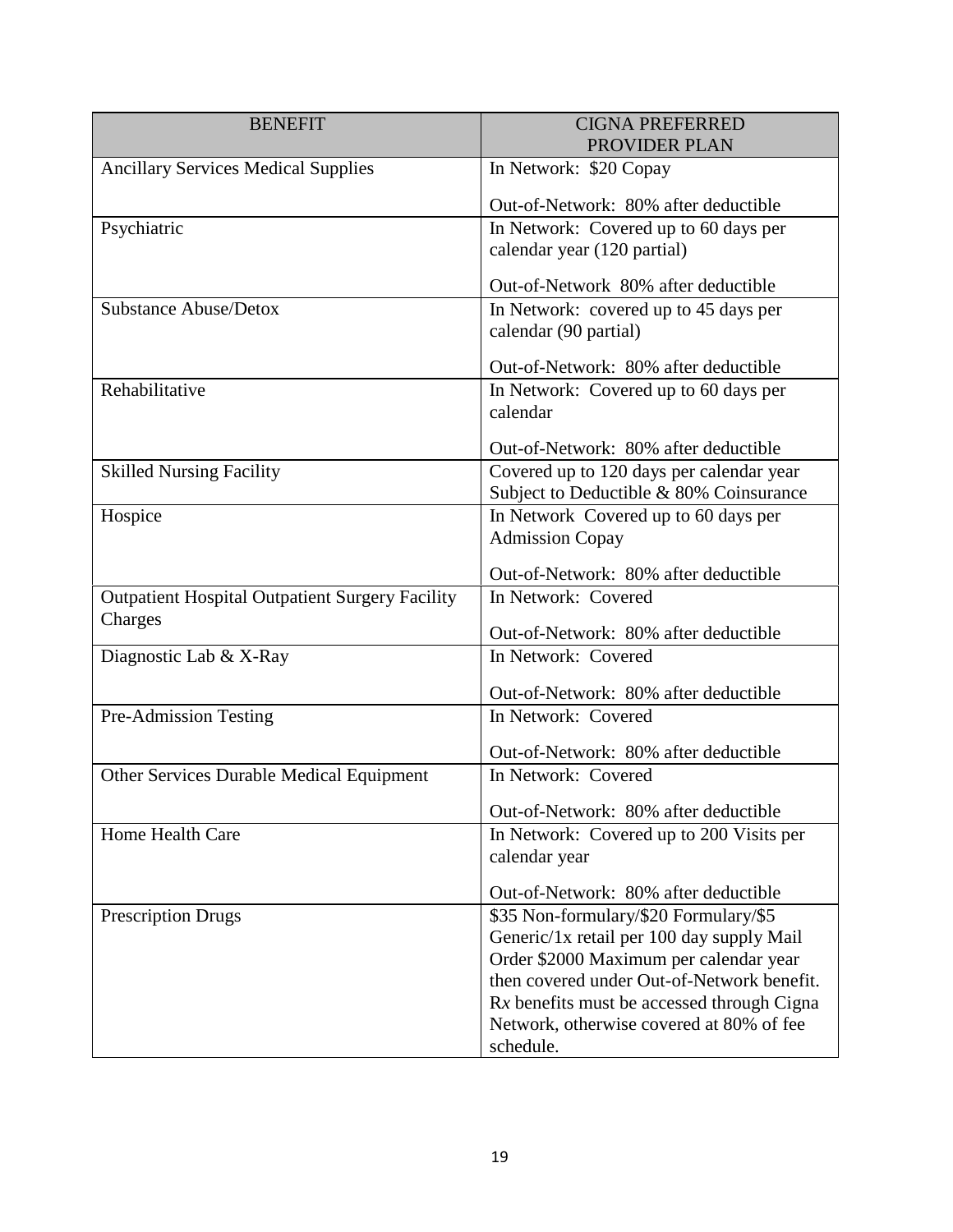#### APPENDIX D CIGNA PREFERRED PROVIDER PLAN SCHEDULE OF BENEFITS

The Board of Education will contribute 50% of the annual health Savings Account deposit based on an annual total deposit of \$2,000 for an employee plan and \$4,000 for an employee plus one or family plan. The Board will pay set-up and monthly maintenance fees for Health Savings Account plans. Employees will assume responsibility for all other transaction fees. In Network Preventive Care Visits are paid 100% by plan and do not come out of the health savings account. In Network visits are first paid for by the annual deductible/health savings account and then covered 100% by the plan. Out of Network visits are first paid for by the annual deductible/health savings account and then the employee pays 20% of the claims up to the cost share maximum, then the claims are covered 100% up to one million dollars.

|                                                          | In-Network             | Out-of-Network             |
|----------------------------------------------------------|------------------------|----------------------------|
|                                                          | Member pays:           | Member pays:               |
| <b>COST SHARE PROVISIONS</b>                             |                        |                            |
| Annual Deductible ( <i>individual</i> / <i>aggregate</i> |                        | \$2,000 / \$4,000          |
| <i>family</i> )                                          |                        |                            |
| Coinsurance                                              | Not Applicable         | 20% after deductible up to |
| Out of Network Out of Pocket Maximum                     |                        | \$4,000 / \$8,000          |
| (individual / aggregate family)                          |                        |                            |
| Lifetime Maximum                                         | Unlimited              | \$1,000,000                |
|                                                          |                        |                            |
|                                                          | In-Network             | Out-of-Network             |
|                                                          | <b>After Annual</b>    | <b>After Annual</b>        |
|                                                          | Deductible             | Deductible Up to Out of    |
| PREVENTIVE CARE                                          | Member pays:           | Pocket Max                 |
|                                                          |                        | Member pays:               |
| Well child care                                          | \$0, Deductible waived | 20%                        |
| Periodic, routine health examinations                    | \$0, Deductible waived | 20%                        |
| Vision                                                   | \$0, Deductible waived | 20%                        |
| Routine OB/GYN visits                                    | \$0, Deductible waived | 20%                        |
| Mammography                                              | \$0, Deductible waived | 20%                        |
| Hearing screening                                        | \$0, Deductible waived | 20%                        |
|                                                          |                        |                            |

#### MEDICAL CARE

| Office visits                              | 100% Once Deductible        | 20% |
|--------------------------------------------|-----------------------------|-----|
|                                            | Met                         |     |
| Outpatient mental health & substance abuse | 100% Once Deductible<br>Met | 20% |
| <b>OB/GYN</b> care                         | 100% Once Deductible<br>Met | 20% |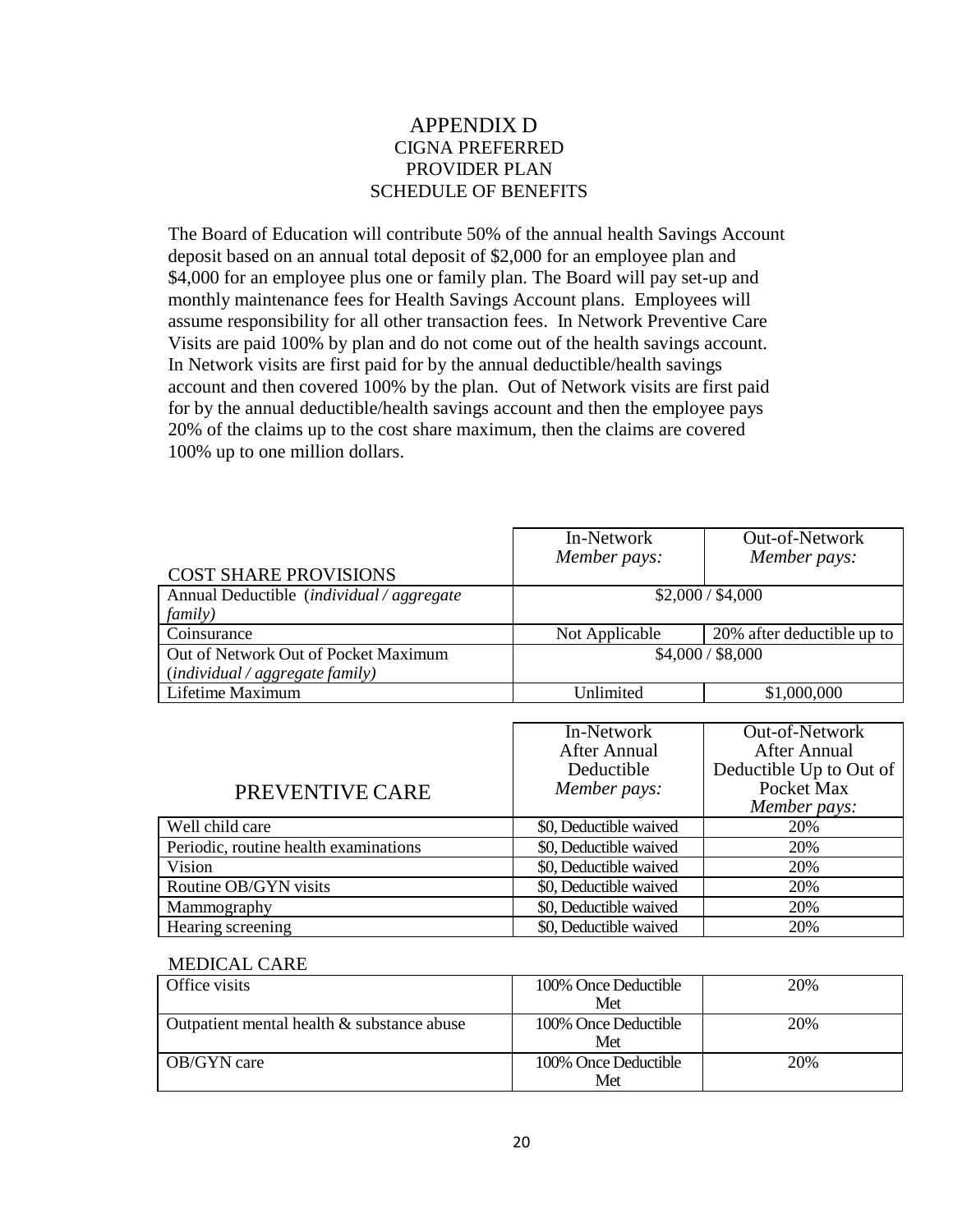# APPENDIX D CIGNA PREFERRED PROVIDER PLAN SCHEDULE OF BENEFITS

| Maternity care                             | 100% Once Deductible     | 20% |
|--------------------------------------------|--------------------------|-----|
|                                            | Met                      |     |
| Diagnostic lab and x-ray                   | 100% Once Deductible     | 20% |
|                                            | Met                      |     |
| Allergy services                           | 100% Once Deductible     | 20% |
|                                            | Met                      |     |
| PT/OT/ST/Chiro                             | 100% Once Deductible Met | 20% |
| <b>Office Surgery</b>                      | 100% Once Deductible     | 20% |
|                                            | Met                      |     |
| <b>Ancillary Services Medical Supplies</b> | 100% Once Deductible     | 20% |
|                                            | Met                      |     |
| Psychiatric                                | 100% Once Deductible     | 20% |
|                                            | Met                      |     |

|                                                | In-Network<br>After Annual Deductible | Out-of-Network<br><b>After Annual</b> |
|------------------------------------------------|---------------------------------------|---------------------------------------|
|                                                | Member pays:                          | Deductible Up to Out<br>of Pocket Max |
| PREVENTIVE CARE                                |                                       | Member pays:                          |
| Durable medical equipment / Prosthetic devices | 100% Once Deductible Met              | 20%                                   |
| Infertility services                           | 100% Once Deductible Met              | 20%                                   |
| Home health care                               | 100% Once Deductible Met              | 20%                                   |
| Prescription drugs                             | 100% Once Deductible Met              | 20%                                   |

#### HOSPITAL CARE

| <b>Hospital Admission</b>                       | 100% Once Deductible<br>Met | 20% |
|-------------------------------------------------|-----------------------------|-----|
| <b>Inpatient Medical Services</b>               | 100% Once Deductible<br>Met | 20% |
| Inpatient mental health & substance abuse/detox | 100% Once Deductible<br>Met | 20% |
| Skilled nursing facility/Hospice                | 100% Once Deductible<br>Met | 20% |
| Rehabilitative services                         | 100% Once Deductible<br>Met | 20% |
| Outpatient surgery                              | 100% Once Deductible<br>Met | 20% |
| <b>Surgery Fees</b>                             | 100% Once Deductible<br>Met | 20% |
|                                                 |                             |     |